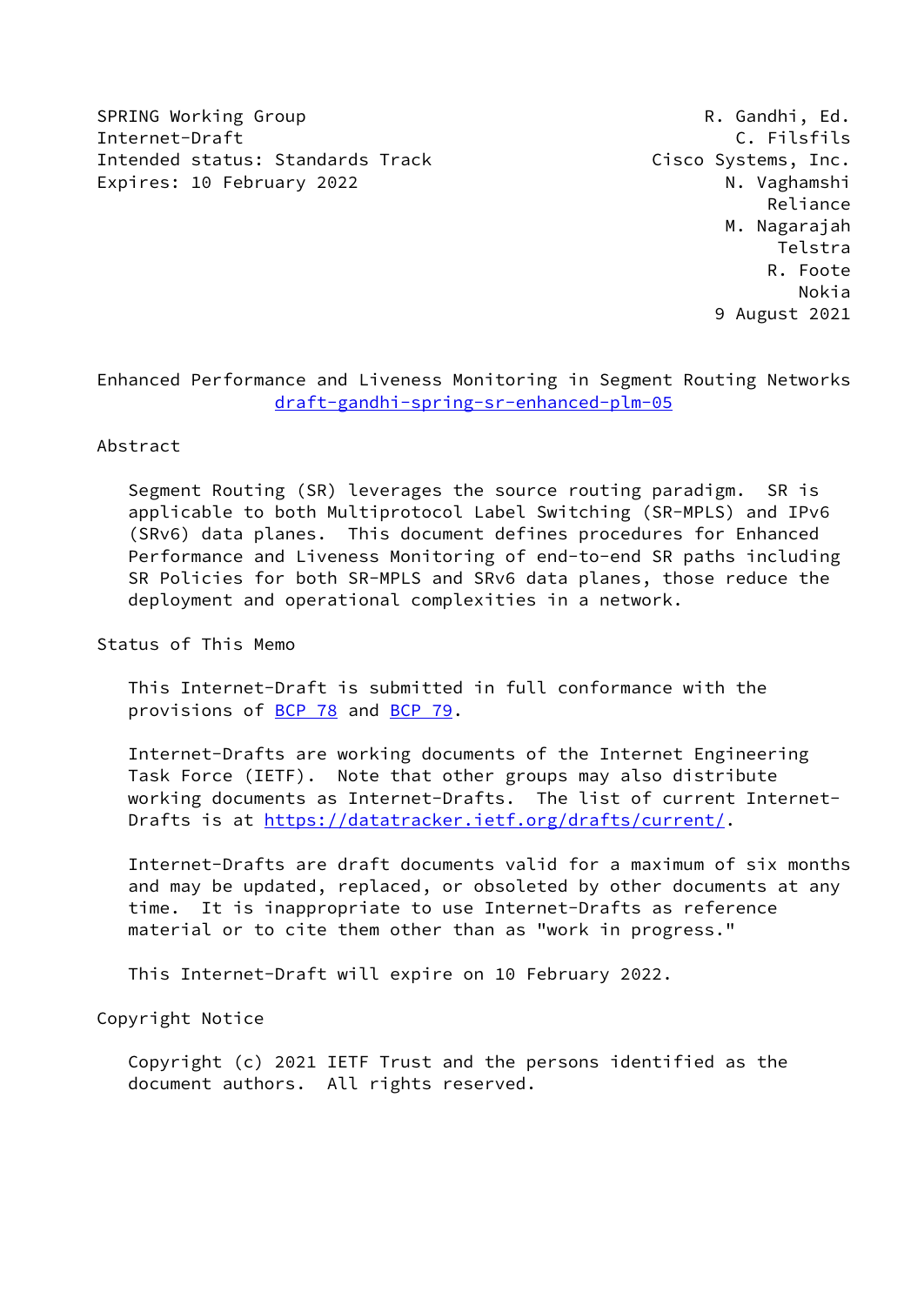Internet-Draft Enhanced Performance Monitoring in SR August 2021

This document is subject to **[BCP 78](https://datatracker.ietf.org/doc/pdf/bcp78)** and the IETF Trust's Legal Provisions Relating to IETF Documents ([https://trustee.ietf.org/](https://trustee.ietf.org/license-info) [license-info](https://trustee.ietf.org/license-info)) in effect on the date of publication of this document. Please review these documents carefully, as they describe your rights and restrictions with respect to this document. Code Components extracted from this document must include Simplified BSD License text as described in Section 4.e of the [Trust Legal Provisions](https://trustee.ietf.org/license-info) and are provided without warranty as described in the Simplified BSD License.

# Table of Contents

| 1.               | $\overline{3}$                                                     |
|------------------|--------------------------------------------------------------------|
| 2.               | Conventions Used in This Document<br>$\overline{4}$                |
| 2.1.             | $\overline{4}$                                                     |
| 2.2.             | $\overline{4}$                                                     |
| 2.3.             | $\overline{5}$                                                     |
|                  | $\overline{5}$                                                     |
| 3.1.             | $\overline{5}$                                                     |
| 3.2.             | Loopback Mode Enabled with Network Programming                     |
|                  |                                                                    |
| 3.3.             | $\overline{1}$<br>Example Provisioning Model                       |
| $\overline{4}$ . | $\frac{8}{2}$                                                      |
|                  | 10                                                                 |
|                  | $5.1$ . PLM for SR-MPLS Policies<br>10                             |
|                  | 5.2. PLM for SRv6 Policies<br>11                                   |
|                  | 12                                                                 |
|                  | 6.1. Enhanced PLM with Timestamp Label for SR-MPLS Policies.<br>12 |
|                  | $6.1.1$ . Timestamp Label Allocation<br>13                         |
|                  | $6.1.2$ . Node Capability for Timestamp Label<br>14                |
|                  | 6.2. Enhanced PLM with Timestamp Endpoint Function for SRv6        |
|                  | 14                                                                 |
|                  | 15<br>$6.2.1$ . Timestamp Endpoint Function Assignment             |
|                  | 6.2.2. Node Capability for Timestamp Endpoint Function<br>16       |
| $\mathbf{I}$ .   | 16                                                                 |
| 8.               | Example PLM Failure Notifications<br>16                            |
| 9.               | 17                                                                 |
|                  | 17                                                                 |
|                  | 18                                                                 |
|                  | 18                                                                 |
|                  | 11.2. Informative References<br>19                                 |
|                  | 20                                                                 |
|                  | 20                                                                 |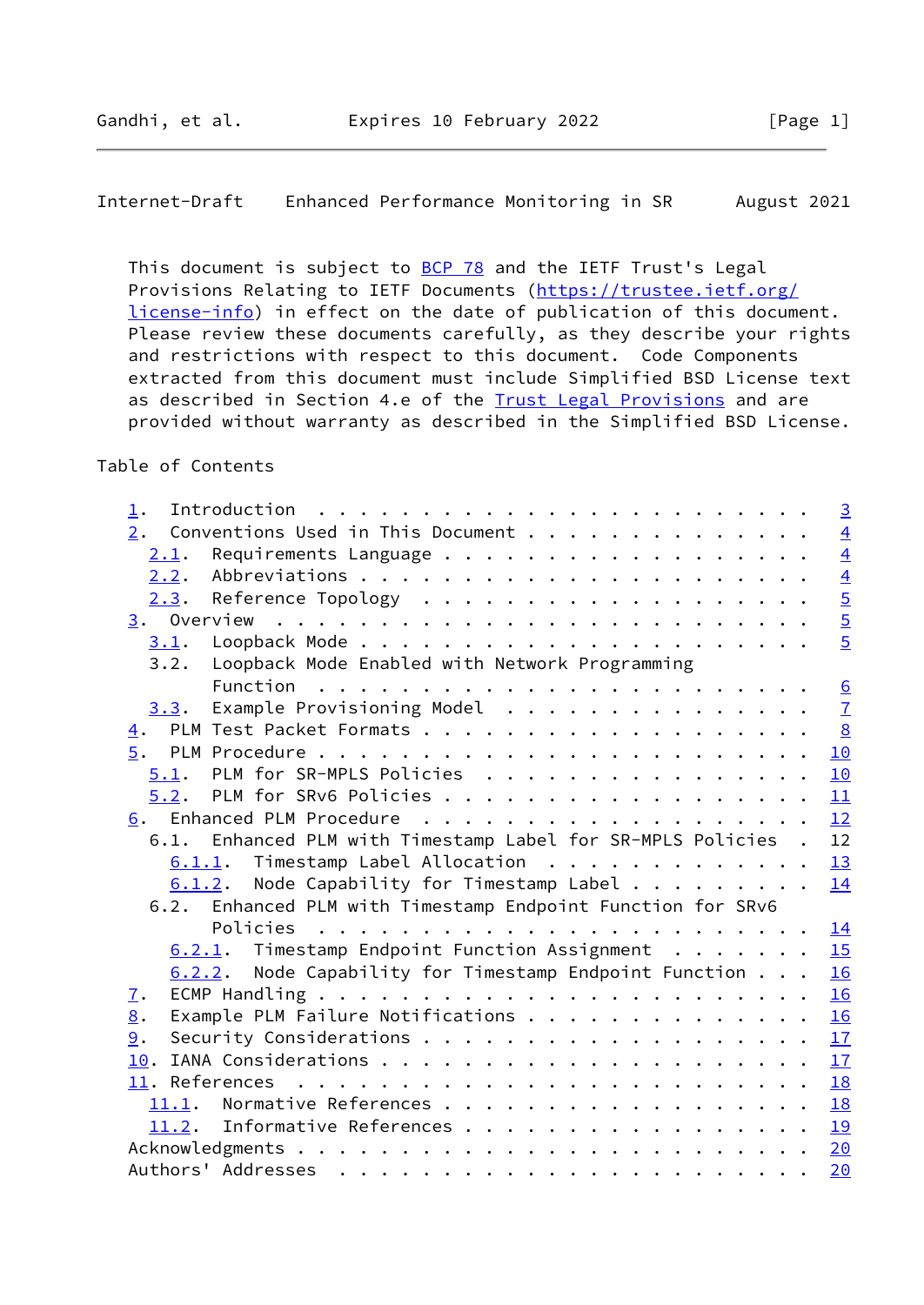#### Gandhi, et al. **Expires 10 February 2022** [Page 2]

<span id="page-2-1"></span>Internet-Draft Enhanced Performance Monitoring in SR August 2021

#### <span id="page-2-0"></span>[1](#page-2-0). Introduction

 Segment Routing (SR) leverages the source routing paradigm and greatly simplifies network operations for Software Defined Networks (SDNs). SR is applicable to both Multiprotocol Label Switching (SR- MPLS) and IPv6 (SRv6) data planes [[RFC8402](https://datatracker.ietf.org/doc/pdf/rfc8402)]. SR Policies as defined in [[I-D.ietf-spring-segment-routing-policy](#page-21-1)] are used to steer traffic through a specific, user-defined paths using a stack of Segments. Built-in Performance Measurement (PM) for delay and packet loss as well as Liveness Monitoring for Connectivity Verification (CV) are essential requirements to provide Service Level Agreements (SLAs) in SR networks.

 The Simple Two-Way Active Measurement Protocol (STAMP) provides capabilities for the measurement of various performance metrics in IP networks [\[RFC8762](https://datatracker.ietf.org/doc/pdf/rfc8762)] without the use of a control channel to pre-signal session parameters. The STAMP can be used for performance measurement for delay and packet loss of SR paths. However, the STAMP requires protocol support on the Session-Reflector to process the STAMP test packets as packets are punted from the forwarding fast path on the Session-Reflector and STAMP reply test packets are generated. This limits the scale for number of STAMP test sessions and faster connectivity loss detection interval.

The Seamless Bidirectional Forwarding Detection (S-BFD) [\[RFC7880](https://datatracker.ietf.org/doc/pdf/rfc7880)] can be used for connectivity verification of SR paths. However, S-BFD requires protocol support on the BFD-Reflector to process the S-BFD packets as packets need to be punted from the forwarding fast path and reply packets are generated. This limits the scale for number S-BFD sessions and faster connectivity loss detection interval.

 Enabling multiple protocols, S-BFD for connectivity verification and STAMP for performance measurement increases the deployment and operational complexities in a network. Also, implementing multiple protocols in a hardware significantly increases the development cost.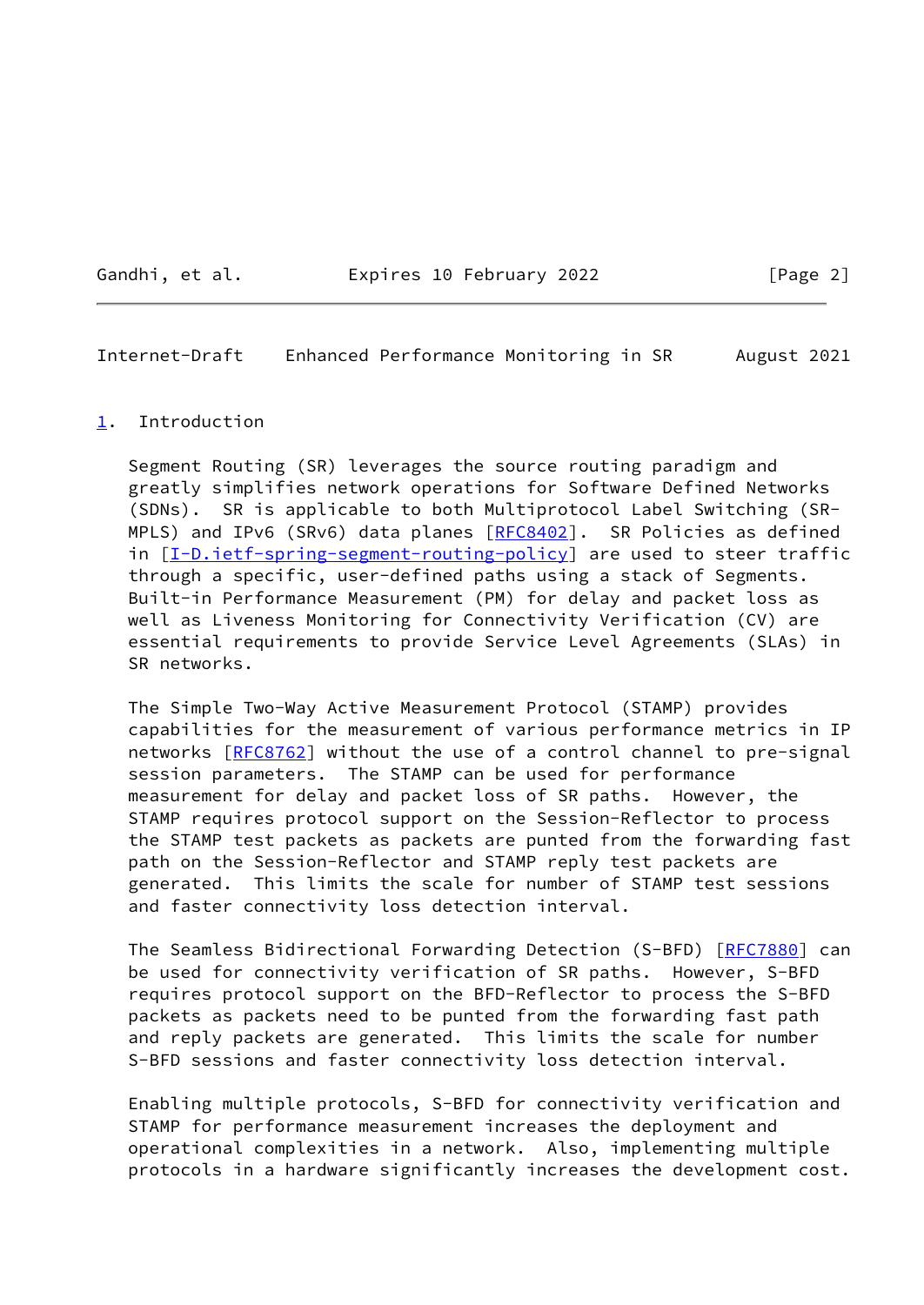This document defines procedures for Enhanced Performance and Liveness Monitoring of end-to-end SR paths including SR Policies for both SR-MPLS and SRv6 data planes, those reduce the deployment and operational complexities in a network. The procedures use the Performance and Liveness Monitoring (PLM) test packet formats defined in this document. The test packets have the transmit and receive timestamps at the same locations as the Session-Reflector STAMP test packets to leverage the existing hardware support for it.

Gandhi, et al. **Expires 10 February 2022** [Page 3]

<span id="page-3-1"></span>Internet-Draft Enhanced Performance Monitoring in SR August 2021

- <span id="page-3-0"></span>[2](#page-3-0). Conventions Used in This Document
- <span id="page-3-2"></span>[2.1](#page-3-2). Requirements Language

 The key words "MUST", "MUST NOT", "REQUIRED", "SHALL", "SHALL NOT", "SHOULD", "SHOULD NOT", "RECOMMENDED", "MAY", and "OPTIONAL" in this document are to be interpreted as described in [\[RFC2119](https://datatracker.ietf.org/doc/pdf/rfc2119)] [\[RFC8174](https://datatracker.ietf.org/doc/pdf/rfc8174)] when, and only when, they appear in all capitals, as shown here.

<span id="page-3-3"></span>[2.2](#page-3-3). Abbreviations

S-BFD: Seamless Bidirectional Forwarding Detection.

BSID: Binding Segment ID.

ECMP: Equal Cost Multi-Path.

EB: Endpoint Behaviour.

HMAC: Hashed Message Authentication Code.

MBZ: Must be Zero.

MPLS: Multiprotocol Label Switching.

PLM: Performance and Liveness Monitoring.

PM: Performance Measurement.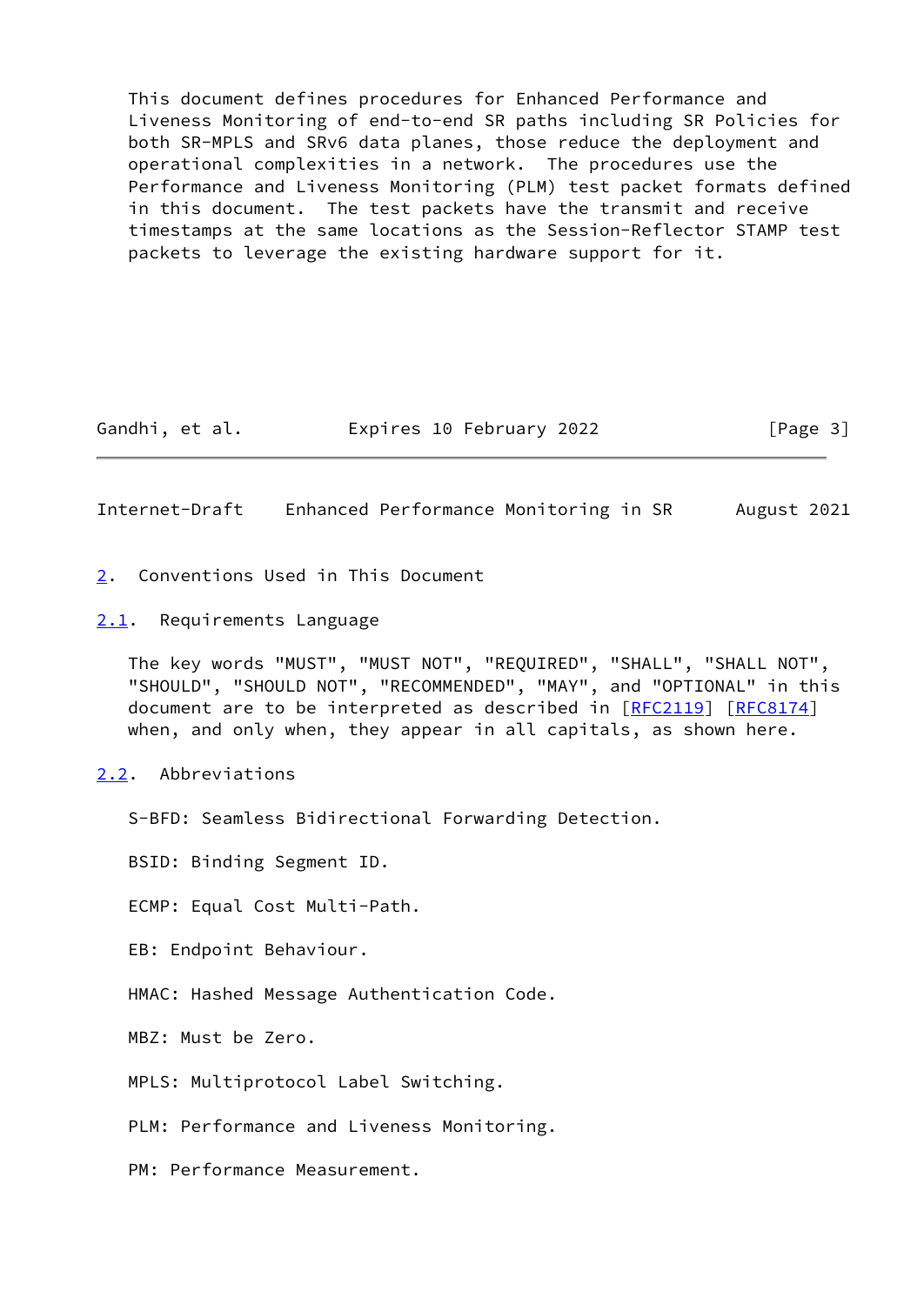PTP: Precision Time Protocol.

SID: Segment ID.

SL: Segment List.

SR: Segment Routing.

SRH: Segment Routing Header.

SR-MPLS: Segment Routing with MPLS data plane.

SRv6: Segment Routing with IPv6 data plane.

SSID: Sender Session Identifier.

STAMP: Simple Two-way Active Measurement Protocol.

TC: Traffic Class.

| Gandhi, et al. |  | Expires 10 February 2022 | [Page 4] |
|----------------|--|--------------------------|----------|
|                |  |                          |          |

<span id="page-4-1"></span>Internet-Draft Enhanced Performance Monitoring in SR August 2021

TTL: Time To Live.

<span id="page-4-0"></span>[2.3](#page-4-0). Reference Topology

 In the reference topology shown below, the Session-Sender S1 initiates a PLM test packet and the Session-Reflector R1 returns the PLM test packet. The PLM return test packet is transmitted back to the Session-Sender S1 on the same path (same set of links and nodes) or a different path in the reverse direction from the path taken towards the Session-Reflector R1.

 The Session-Sender S1 and Session-Reflector R1 are connected via an SR path [\[RFC8402](https://datatracker.ietf.org/doc/pdf/rfc8402)]. The SR path may be an SR Policy [\[I-D.ietf-spring-segment-routing-policy](#page-21-1)] on node S1 (called head-end) with destination to node R1 (called tail-end).

T<sub>1</sub> T<sub>1</sub> / +-------+ PLM Test Packet +-------+ | | - - - - - - - - - - - | | | S1 |======================|| R1 | | |<- - - - - - - - - - - | |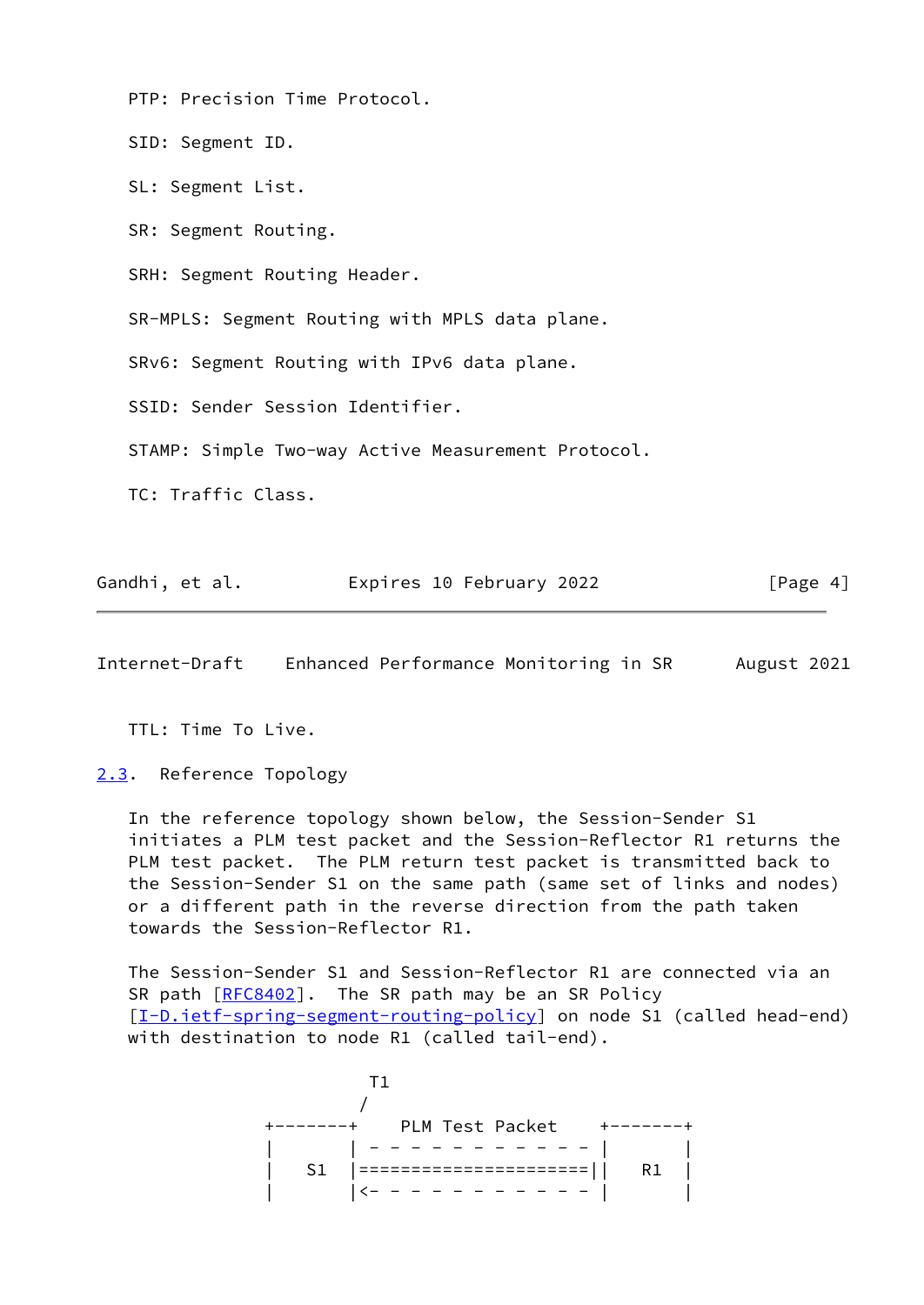+-------+ Return Test Packet +-------+  $\mathcal{N}$ T<sub>4</sub>

Session-Sender Session-Reflector (Simply Forward)

Reference Topology

<span id="page-5-0"></span>[3](#page-5-0). Overview

<span id="page-5-1"></span>[3.1](#page-5-1). Loopback Mode

 In loopback mode, the Session-Sender S1 initiates PLM test packets and the Session-Reflector R1 forwards them just like data packets for the regular traffic back to the Session-Sender S1. In this mode, the received PLM test packets are not punted out of the fast path in forwarding at the Session-Reflector. In other words, the Session- Reflector does not process them and generate Session-Reflector test packets. At the Session-Reflector, the loopback function simply makes the necessary changes to the encapsulation including IP and UDP headers to return the test packet to the Session-Sender. The Session-Reflector MUST NOT drop the loopback PLM test packets, for example, due to a local policy provisioned. No PLM test session is created on the Session-Reflector.

| Gandhi, et al. | Expires 10 February 2022 | [Page 5] |
|----------------|--------------------------|----------|

<span id="page-5-2"></span>Internet-Draft Enhanced Performance Monitoring in SR August 2021

 The Session-Sender MUST set the Destination UDP port to the UDP port it is configured to receive the PLM reply test packets. The UDP ports in the PLM test packets MUST follow the procedure defined in [\[RFC8762](https://datatracker.ietf.org/doc/pdf/rfc8762)].

 The IPv4 Time To Live (TTL) or IPv6 Hop Limit (HL) in the PLM test packet is set to 255.

<span id="page-5-3"></span>[3.2](#page-5-3). Loopback Mode Enabled with Network Programming Function

 In loopback mode enabled with network programming function, both transmit (T1) and receive (T2) timestamps in data plane are collected by the PLM test packets transmitted in loopback mode as shown in Figure 1. The network programming function optimizes the "operations of punt and generate the PLM test packet" on the Session-Reflector as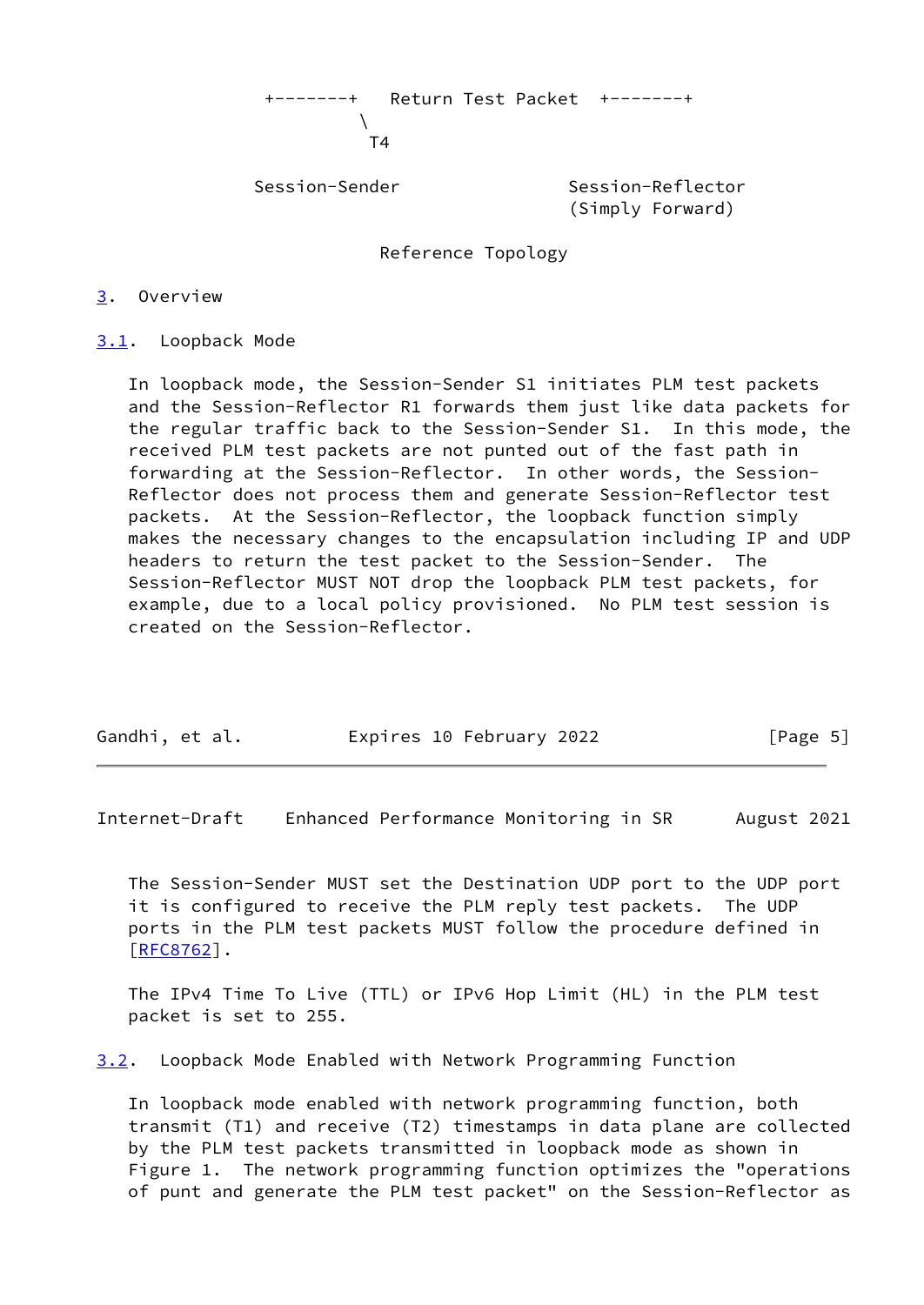timestamping is implemented in forwarding fast path in hardware. This helps to achieve higher PLM test session scale and faster connectivity loss detection.



Pop and Forward)

Figure 1: Loopback Mode Enabled with Network Programming Function

 The Session-Sender adds transmit timestamp (T1) in the payload of the PLM test packet and clears the receive (T2) timestamp. The Session- Reflector adds the receive timestamp (T2) in the payload of the received PLM test packet in forwarding fast path in hardware without punting the test packet (e.g. to slow path or control-plane). The network programming function enables Session-Reflector to add the receive timestamp (T2) at a specific offset in the payload which is locally provisioned consistently in the network. The payload of the PLM test packet is not modified by the intermediate nodes.

Gandhi, et al. Expires 10 February 2022 [Page 6]

<span id="page-6-1"></span>Internet-Draft Enhanced Performance Monitoring in SR August 2021

 The Session-Reflector only adds the receive timestamp if the source IP address (in case of SR-MPLS) or destination IP address (in case of SRv6) in the PLM test packet matches the local node address to ensure that the PLM test packet reaches the intended Session-Reflector and the receive timestamp is returned by the intended Session-Reflector.

<span id="page-6-0"></span>[3.3](#page-6-0). Example Provisioning Model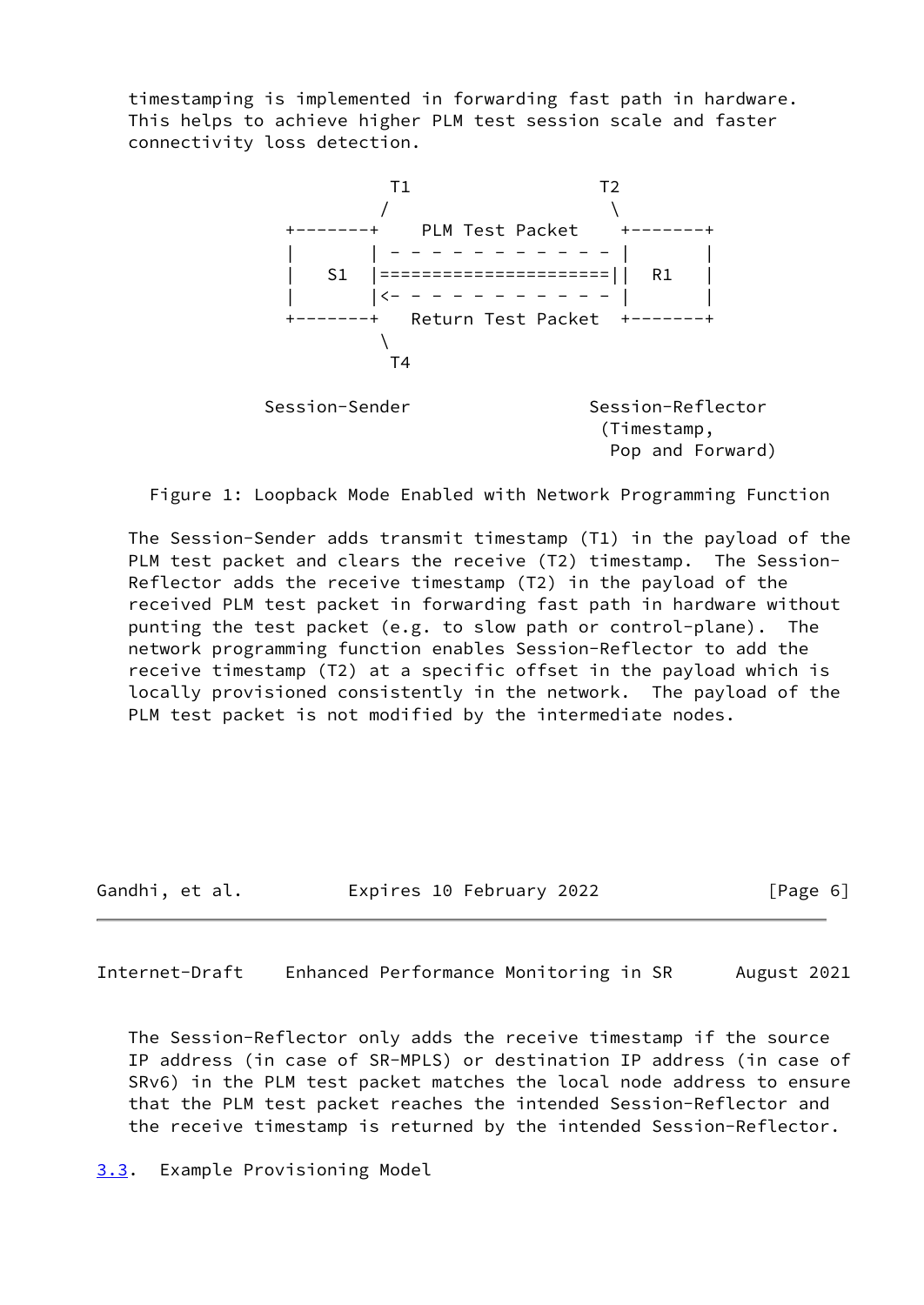An example provisioning model and typical measurement parameters are shown in Figure 2:



Session-Sender Session-Reflector

Figure 2: Example Provisioning Model

 Example of a PLM mode is loopback mode and enhanced loopback mode. The values for Timestamp Label and SRv6 Endpoint Behaviour may be provisioned as described in **[Section 6.](#page-13-0)** Example of Timestamp Format is 64-bit PTPv2 [\[IEEE1588](#page-20-2)]. Example of Timestamp Offset is 16 and 32 bytes for the PLM test packet formats defined in this document. Example threshold values configured for generating notifications are: Missed Packet Count (N), Delay Exceeded Threshold and Packet Count (T/M) and Packet Loss Threshold (XofY), as described in this document.

 The mechanisms to provision the Session-Sender and Session-Reflector are outside the scope of this document.

Gandhi, et al. **Expires 10 February 2022** [Page 7]

<span id="page-7-1"></span><span id="page-7-0"></span>Internet-Draft Enhanced Performance Monitoring in SR August 2021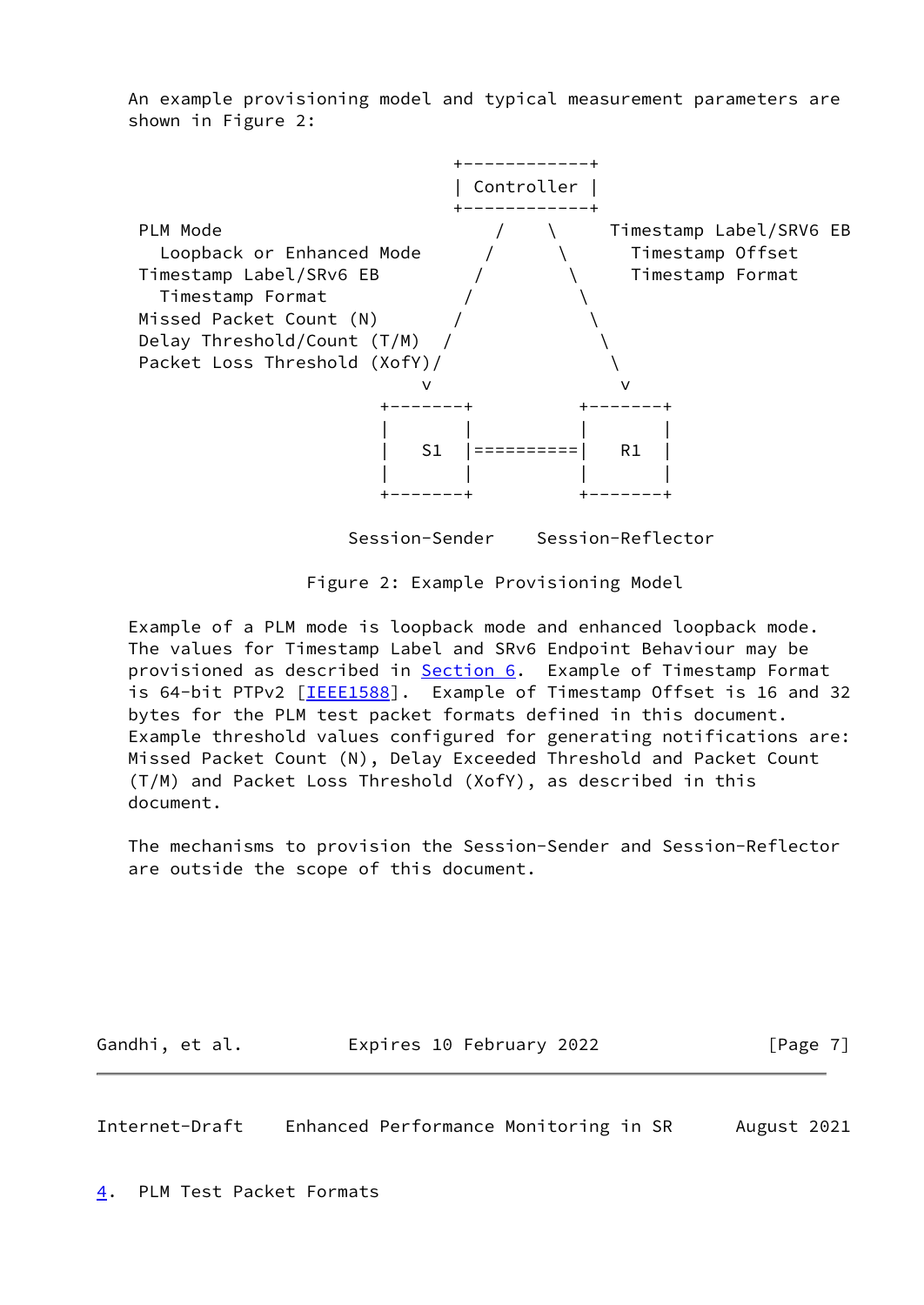The PLM test packet formats for unauthenticated and authenticated modes are defined in this document as shown in Figure 3. They have the transmit and receive timestamps at the same locations as the Session-Reflector STAMP test packets to leverage the existing hardware support for it.

 +-+-+-+-+-+-+-+-+-+-+-+-+-+-+-+-+-+-+-+-+-+-+-+-+-+-+-+-+-+-+-+-+ Sequence Number +-+-+-+-+-+-+-+-+-+-+-+-+-+-+-+-+-+-+-+-+-+-+-+-+-+-+-+-+-+-+-+-+ | Transmit Timestamp (T1) | | | +-+-+-+-+-+-+-+-+-+-+-+-+-+-+-+-+-+-+-+-+-+-+-+-+-+-+-+-+-+-+-+-+ | Transmit Error Estimate | SSID | +-+-+-+-+-+-+-+-+-+-+-+-+-+-+-+-+-+-+-+-+-+-+-+-+-+-+-+-+-+-+-+-+ Receive Timestamp (T2) | | +-+-+-+-+-+-+-+-+-+-+-+-+-+-+-+-+-+-+-+-+-+-+-+-+-+-+-+-+-+-+-+-+ | | | MBZ (12 Octets) | | | +-+-+-+-+-+-+-+-+-+-+-+-+-+-+-+-+-+-+-+-+-+-+-+-+-+-+-+-+-+-+-+-+ Receive Error Estimate | MBZ +-+-+-+-+-+-+-+-+-+-+-+-+-+-+-+-+-+-+-+-+-+-+-+-+-+-+-+-+-+-+-+-+ MBZ (4 Octets) +-+-+-+-+-+-+-+-+-+-+-+-+-+-+-+-+-+-+-+-+-+-+-+-+-+-+-+-+-+-+-+-+

PLM Test Packet Format in Unauthenticated Mode

0 1 2 3 0 1 2 3 4 5 6 7 8 9 0 1 2 3 4 5 6 7 8 9 0 1 2 3 4 5 6 7 8 9 0 1 +-+-+-+-+-+-+-+-+-+-+-+-+-+-+-+-+-+-+-+-+-+-+-+-+-+-+-+-+-+-+-+-+ Sequence Number +-+-+-+-+-+-+-+-+-+-+-+-+-+-+-+-+-+-+-+-+-+-+-+-+-+-+-+-+-+-+-+-+ MBZ (12 octets) | | | | +-+-+-+-+-+-+-+-+-+-+-+-+-+-+-+-+-+-+-+-+-+-+-+-+-+-+-+-+-+-+-+-+ | Transmit Timestamp (T1) | | | +-+-+-+-+-+-+-+-+-+-+-+-+-+-+-+-+-+-+-+-+-+-+-+-+-+-+-+-+-+-+-+-+ | Transmit Error Estimate | SSID | +-+-+-+-+-+-+-+-+-+-+-+-+-+-+-+-+-+-+-+-+-+-+-+-+-+-+-+-+-+-+-+-+ MBZ (4 octets) +-+-+-+-+-+-+-+-+-+-+-+-+-+-+-+-+-+-+-+-+-+-+-+-+-+-+-+-+-+-+-+-+ Receive Timestamp (T2)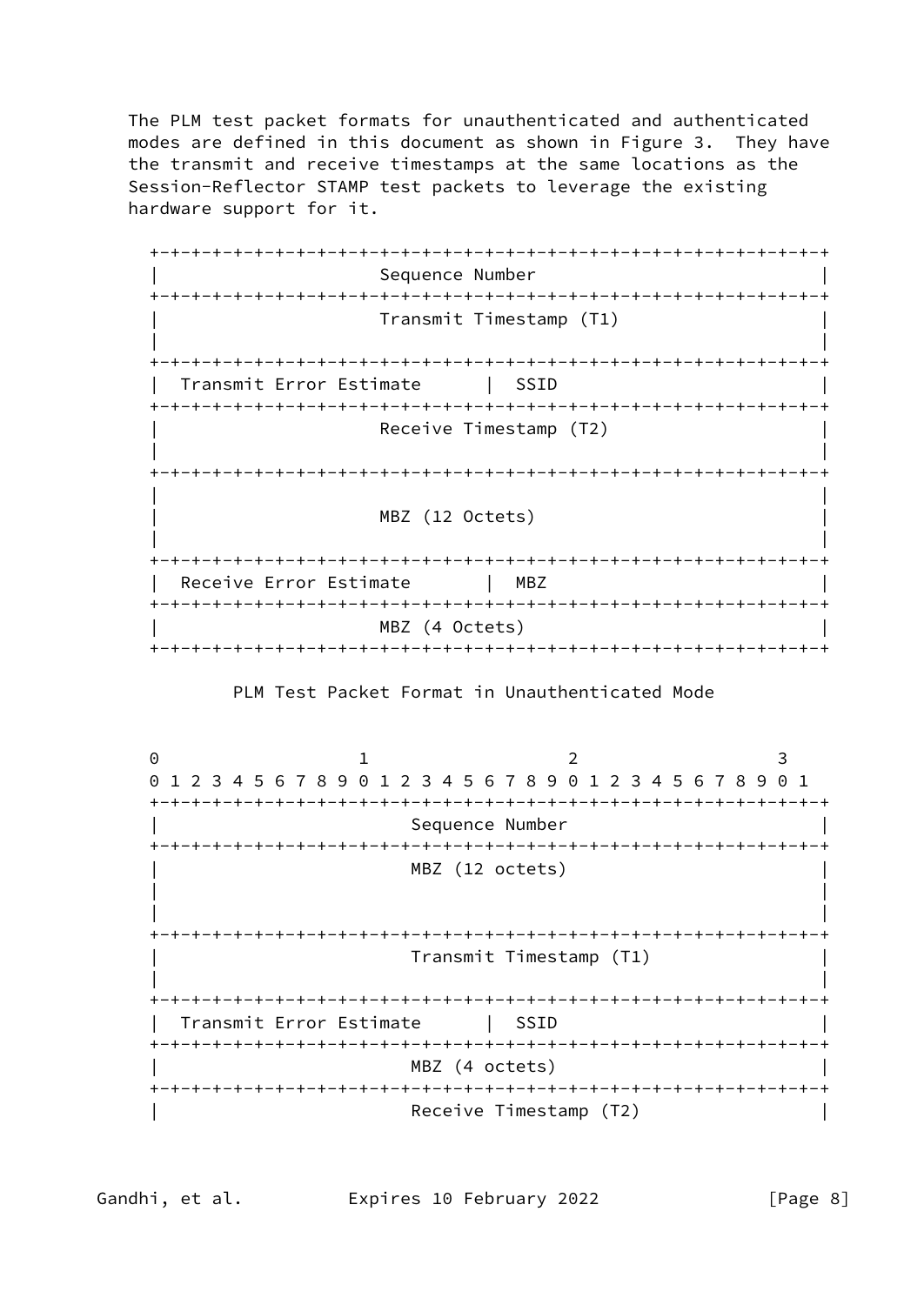

Internet-Draft Enhanced Performance Monitoring in SR August 2021

PLM Test Packet Format in Authenticated Mode

Figure 3: PLM Test Packet Formats

 Sequence Number is the sequence number of the PLM test packet according to its transmit order. It starts with zero and is incremented by one for each subsequent PLM test packet.

 SSID (16-bits): PLM Sender Session Identifier. Uses the procedure for SSID defined in [\[RFC8762](https://datatracker.ietf.org/doc/pdf/rfc8762)].

 Transmit Timestamp and Transmit Error Estimate are the Session- Sender's transmit timestamp and error estimate for the PLM test packet, respectively.

 Receive Timestamp and Receive Error Estimate are the Session- Reflector's receive timestamp and error estimate, respectively.

 The timestamp and error estimate fields follow the definition and formats defined in Section [4.1.2 in \[RFC8762\].](https://datatracker.ietf.org/doc/pdf/rfc8762#section-4.1.2) The timestamp format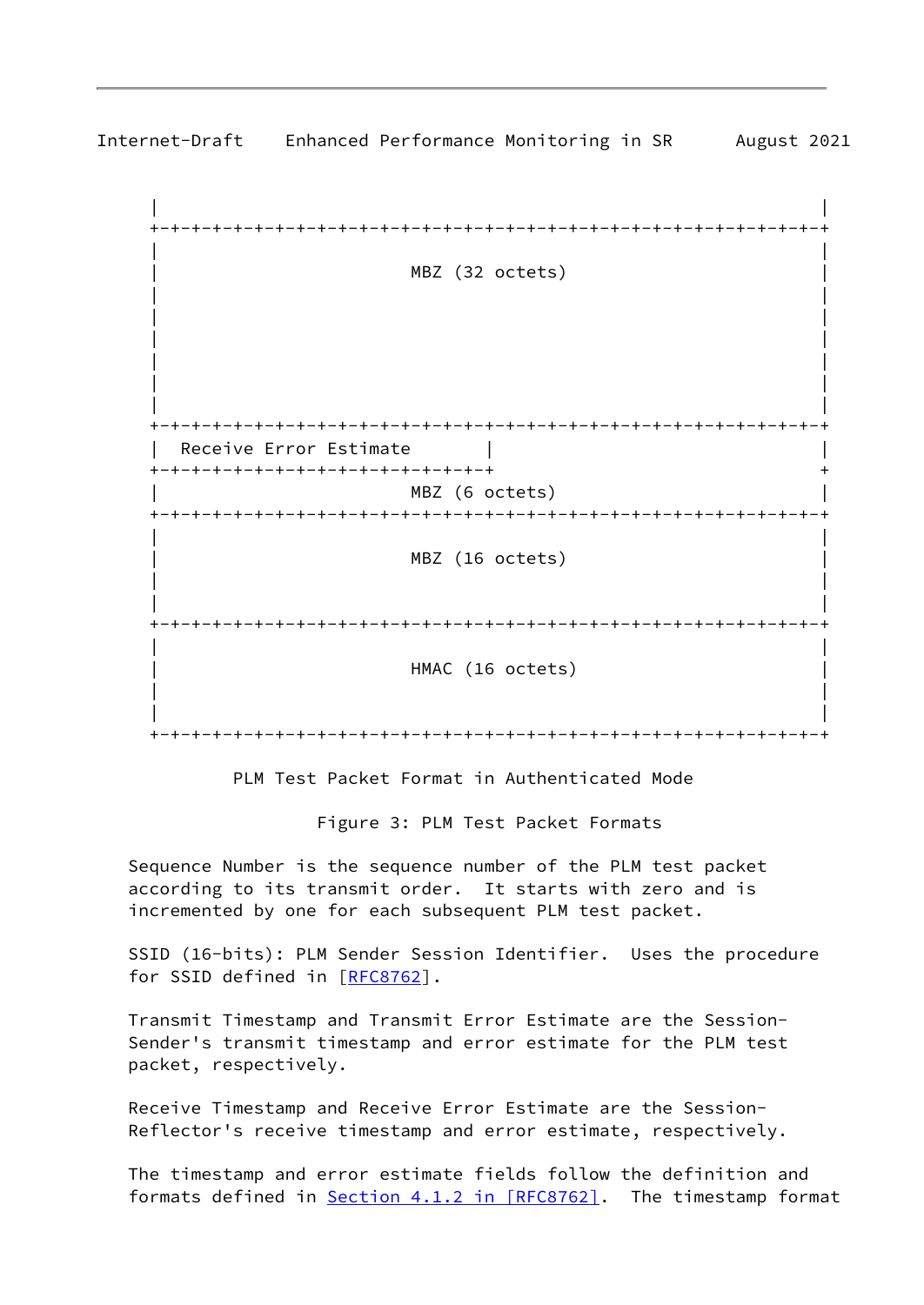used by default is 64-bit PTPv2 [\[IEEE1588](#page-20-2)].

Gandhi, et al. **Expires 10 February 2022** [Page 9]

<span id="page-10-1"></span>Internet-Draft Enhanced Performance Monitoring in SR August 2021

 HMAC: The use of the HMAC field is described in [Section](https://datatracker.ietf.org/doc/pdf/rfc8762#section-4.4) 4.4 of  [\[RFC8762\]](https://datatracker.ietf.org/doc/pdf/rfc8762#section-4.4).

 MBZ: Must be Zero. It MUST be all zeroed on the transmission and MUST be ignored on receipt.

<span id="page-10-0"></span>[5](#page-10-0). PLM Procedure

 For performance and liveness monitoring of an end-to-end SR path including SR Policy, PLM test packets are transmitted in loopback mode.

 For SR Policy, the PLM test packets are transmitted using the Segment List (SL) of the Candidate-Path [\[I-D.ietf-spring-segment-routing-policy](#page-21-1)]. When a Candidate-Path has more than one Segment Lists, multiple PLM test packets MUST be transmitted, one using each Segment List.

<span id="page-10-2"></span>[5.1](#page-10-2). PLM for SR-MPLS Policies

 The PLM test packets MUST be transmitted using the MPLS header for each Label Stack of the SR-MPLS Policy Candidate-Path(s) as shown in Figure 4.

 In case of SR-MPLS paths, the SR-MPLS header can contain the MPLS label stack of the forward path or both forward and the reverse paths. In the first case, the PLM return test packets are received by the Session-Sender via IP/UDP [\[RFC0768](https://datatracker.ietf.org/doc/pdf/rfc0768)] return path and the MPLS header is removed by the Session-Reflector.

 In the second case, the Segment List of the reverse SR path is added in the PLM test packet header to receive the return test packet on a specific path, either using the Binding SID [\[I-D.ietf-pce-binding-label-sid](#page-21-2)] or Segment List of the Reverse SR Policy  $[I-D.ietf-pce-sr-bidir-path]$  $[I-D.ietf-pce-sr-bidir-path]$ . In this case, the MPLS header is not removed by the Session-Reflector.

 In both cases, the Session-Sender MUST set the Destination Address equal to the Session-Sender address and the Source Address equal to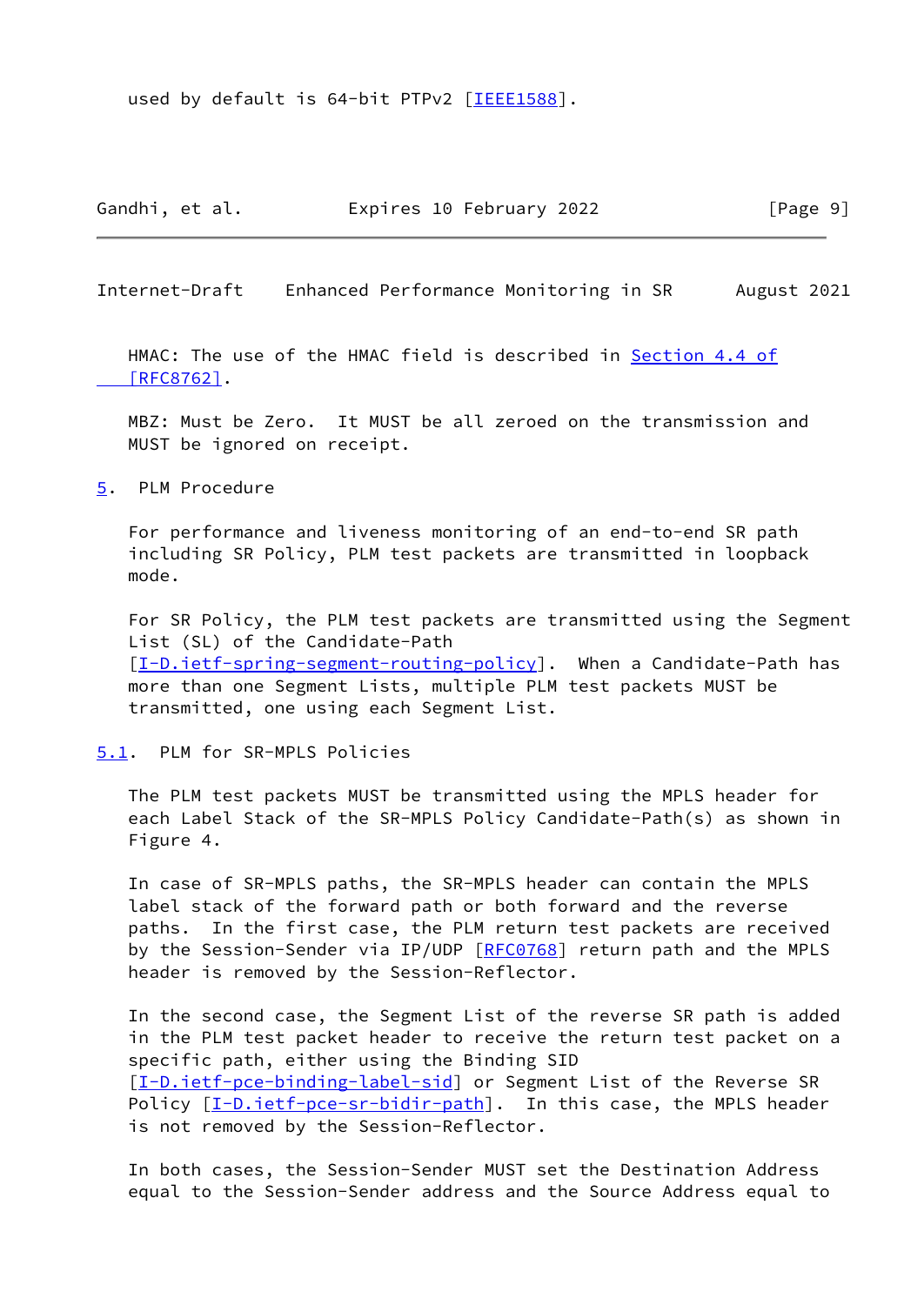the Session-Reflector address in the IP header of the test packets.

Gandhi, et al. **Expires 10 February 2022** [Page 10]

<span id="page-11-1"></span>Internet-Draft Enhanced Performance Monitoring in SR August 2021

0 1 2 3 0 1 2 3 4 5 6 7 8 9 0 1 2 3 4 5 6 7 8 9 0 1 2 3 4 5 6 7 8 9 0 1 +-+-+-+-+-+-+-+-+-+-+-+-+-+-+-+-+-+-+-+-+-+-+-+-+-+-+-+-+-+-+-+-+  $\textsf{Label}(1)$  | TC  $|S|$  TTL | +-+-+-+-+-+-+-+-+-+-+-+-+-+-+-+-+-+-+-+-+-+-+-+-+-+-+-+-+-+-+-+-+ . . . . . . +-+-+-+-+-+-+-+-+-+-+-+-+-+-+-+-+-+-+-+-+-+-+-+-+-+-+-+-+-+-+-+-+  $Label(n)$  | TC  $|S|$  TTL | +-+-+-+-+-+-+-+-+-+-+-+-+-+-+-+-+-+-+-+-+-+-+-+-+-+-+-+-+-+-+-+-+ | IP Header | . Source IP Address = Session-Reflector IPv4 or IPv6 Address . . Destination IP Address = Session-Sender IPv4 or IPv6 Address . . Protocol = UDP . . . +---------------------------------------------------------------+ | UDP Header | . Source Port = As chosen by Session-Sender . . Destination Port = As chosen by Session-Sender . . . +---------------------------------------------------------------+ | Payload as defined in Figure 3 | . . +---------------------------------------------------------------+

Figure 4: Example PLM Test Packet for SR-MPLS

<span id="page-11-0"></span>[5.2](#page-11-0). PLM for SRv6 Policies

 The PLM test packets for SRv6 data plane MUST be transmitted using the Segment Routing Header (SRH) [\[RFC8754](https://datatracker.ietf.org/doc/pdf/rfc8754)] for each Segment List of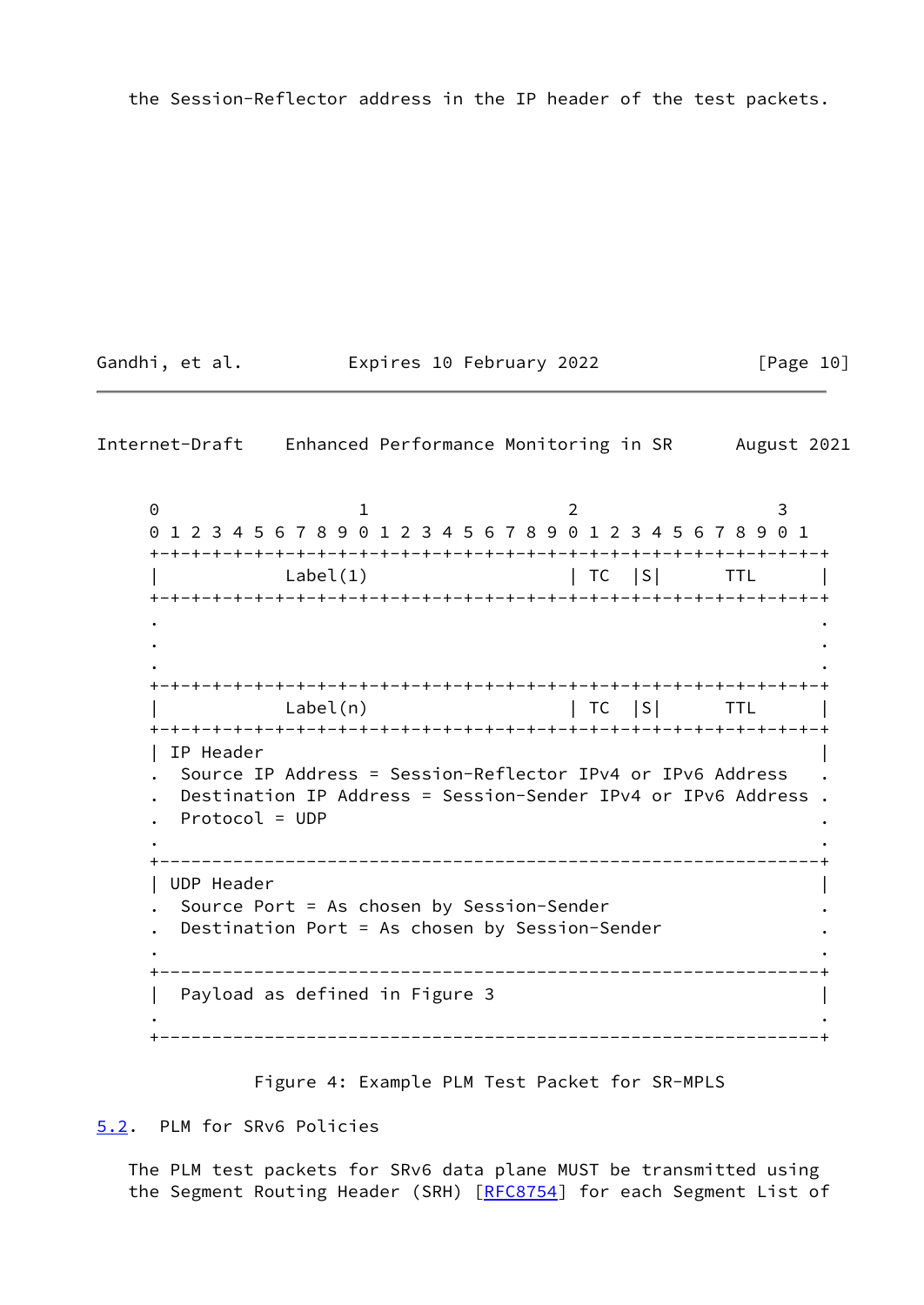the SRv6 Policy Candidate-Path(s) as shown in Figure 5.

 In case of SRv6 paths, the SRH can contain the Segment List of the forward path or both forward and the reverse paths. In the first case, an inner IPv6 header (after SRH and before UDP header) MUST be added that contains the Destination Address equal to the Session- Sender address and the Source Address equal to the Session-Reflector address as shown in Figure 5. In this case, the SRH is removed by the Session-Reflector and IP/UDP return path is used.

 In the second case, the Segment List of the reverse SR path is added in the SRH to receive the return test packet on a specific path, either using the Binding SID [\[I-D.ietf-pce-binding-label-sid](#page-21-2)] or Segment List of the Reverse SR Policy [[I-D.ietf-pce-sr-bidir-path\]](#page-22-0). In this case, the SRH is not removed by the Session-Reflector and an inner IPv6 header is not required. When the PLM return test packet

| Gandhi, et al. | Expires 10 February 2022 | [Page 11] |
|----------------|--------------------------|-----------|
|----------------|--------------------------|-----------|

<span id="page-12-0"></span>Internet-Draft Enhanced Performance Monitoring in SR August 2021

 contains an SRH at the Session-Sender, the procedure defined for upper-layer header processing for SRv6 SIDs in [\[RFC8986](https://datatracker.ietf.org/doc/pdf/rfc8986)] MUST be used to process the UDP header in the received PLM test packets.

```
 +---------------------------------------------------------------+
   | IP Header |
   . Source IP Address = Session-Sender IPv6 Address .
   . Destination IP Address = Destination IPv6 Address .
. .
   +---------------------------------------------------------------+
   | SRH as specified in RFC 8754 |
    . <Segment List> .
. .
   +---------------------------------------------------------------+
   | IP Header |
   . Source IP Address = Session-Reflector IPv6 Address .
   . Destination IP Address = Session-Sender IPv6 Address .
. .
   +---------------------------------------------------------------+
   | UDP Header |
   . Source Port = As chosen by Session-Sender .
   . Destination Port = As chosen by Session-Sender .
. .
   +---------------------------------------------------------------+
```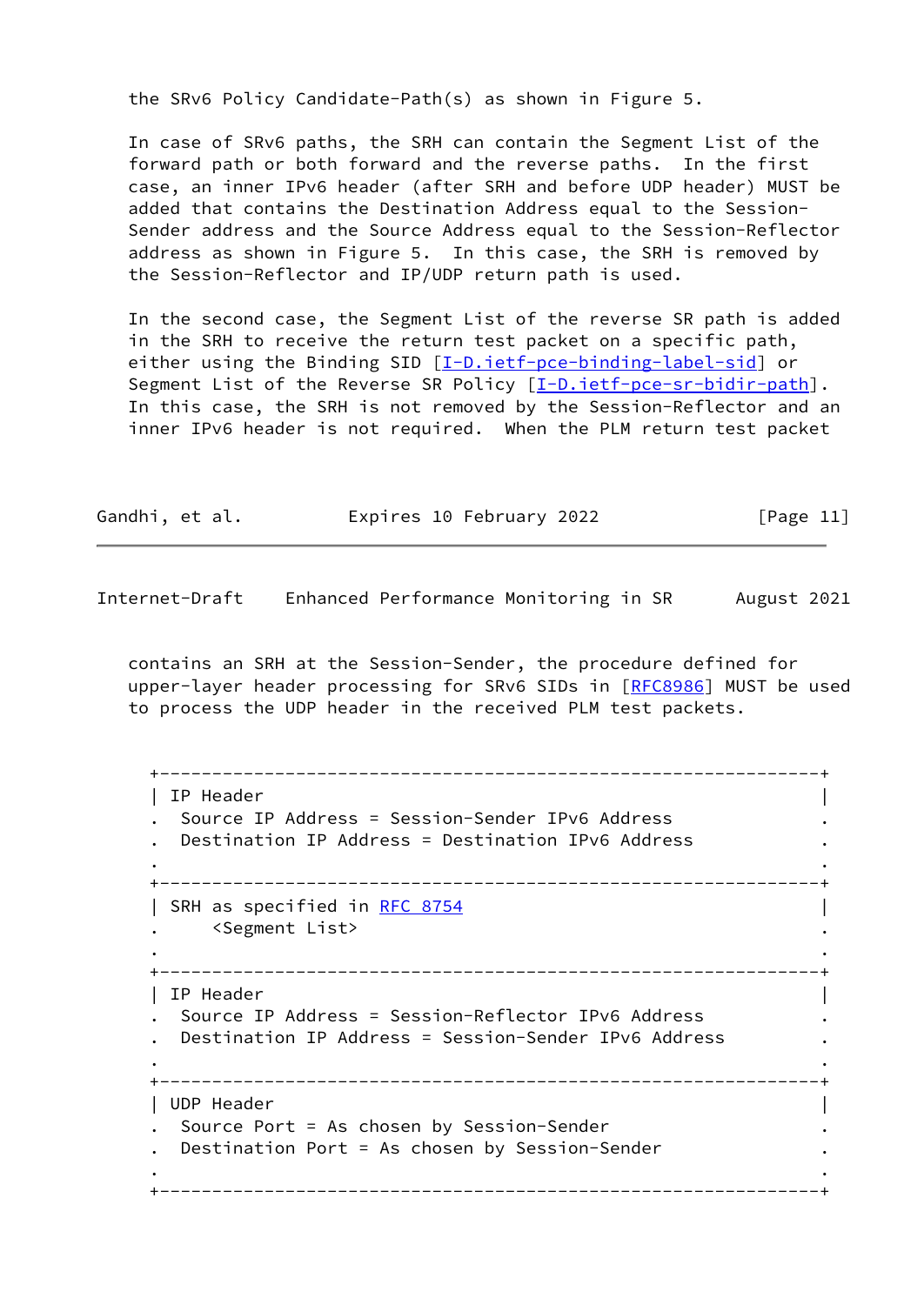| Payload as defined in Figure 3 . . +---------------------------------------------------------------+

Figure 5: Example PLM Test Packet for SRv6

<span id="page-13-0"></span>[6](#page-13-0). Enhanced PLM Procedure

 For enhanced performance and liveness monitoring of an end-to-end SR path including SR Policy, PLM test packets are transmitted in loopback mode enabled with network programming function to timestamp and forward the packet.

<span id="page-13-2"></span>[6.1](#page-13-2). Enhanced PLM with Timestamp Label for SR-MPLS Policies

 In this document, two new Timestamp Labels are defined for SR-MPLS data plane to enable network programming function for "timestamp, pop and forward" the received test packet, one for unauthenticated mode and one for authenticated mode.

 In the PLM test packets for SR-MPLS Policies, a Timestamp Label is added in the MPLS header as shown in Figure 6, to collect "Receive Timestamp" field in the payload of the PLM test packet. The Label

| Gandhi, et al. |  | Expires 10 February 2022 | [Page 12] |
|----------------|--|--------------------------|-----------|
|----------------|--|--------------------------|-----------|

<span id="page-13-1"></span>Internet-Draft Enhanced Performance Monitoring in SR August 2021

 Stack for the reverse SR-MPLS path can be added after the Timestamp Label to receive the PLM return test packet on a specific path. When a Session-Reflector receives a packet with Timestamp Label, after timestamping the packet at a specific offset, the Session-Reflector pops the Timestamp Label and forwards the packet using the next label or IP header in the packet (just like the data packets for the regular traffic).

0 1 2 3 0 1 2 3 4 5 6 7 8 9 0 1 2 3 4 5 6 7 8 9 0 1 2 3 4 5 6 7 8 9 0 1 +-+-+-+-+-+-+-+-+-+-+-+-+-+-+-+-+-+-+-+-+-+-+-+-+-+-+-+-+-+-+-+-+  $\text{Label}(1)$  | TC  $|S|$  TTL +-+-+-+-+-+-+-+-+-+-+-+-+-+-+-+-+-+-+-+-+-+-+-+-+-+-+-+-+-+-+-+-+ . . . . . . +-+-+-+-+-+-+-+-+-+-+-+-+-+-+-+-+-+-+-+-+-+-+-+-+-+-+-+-+-+-+-+-+ | Label(n) | TC |S| TTL |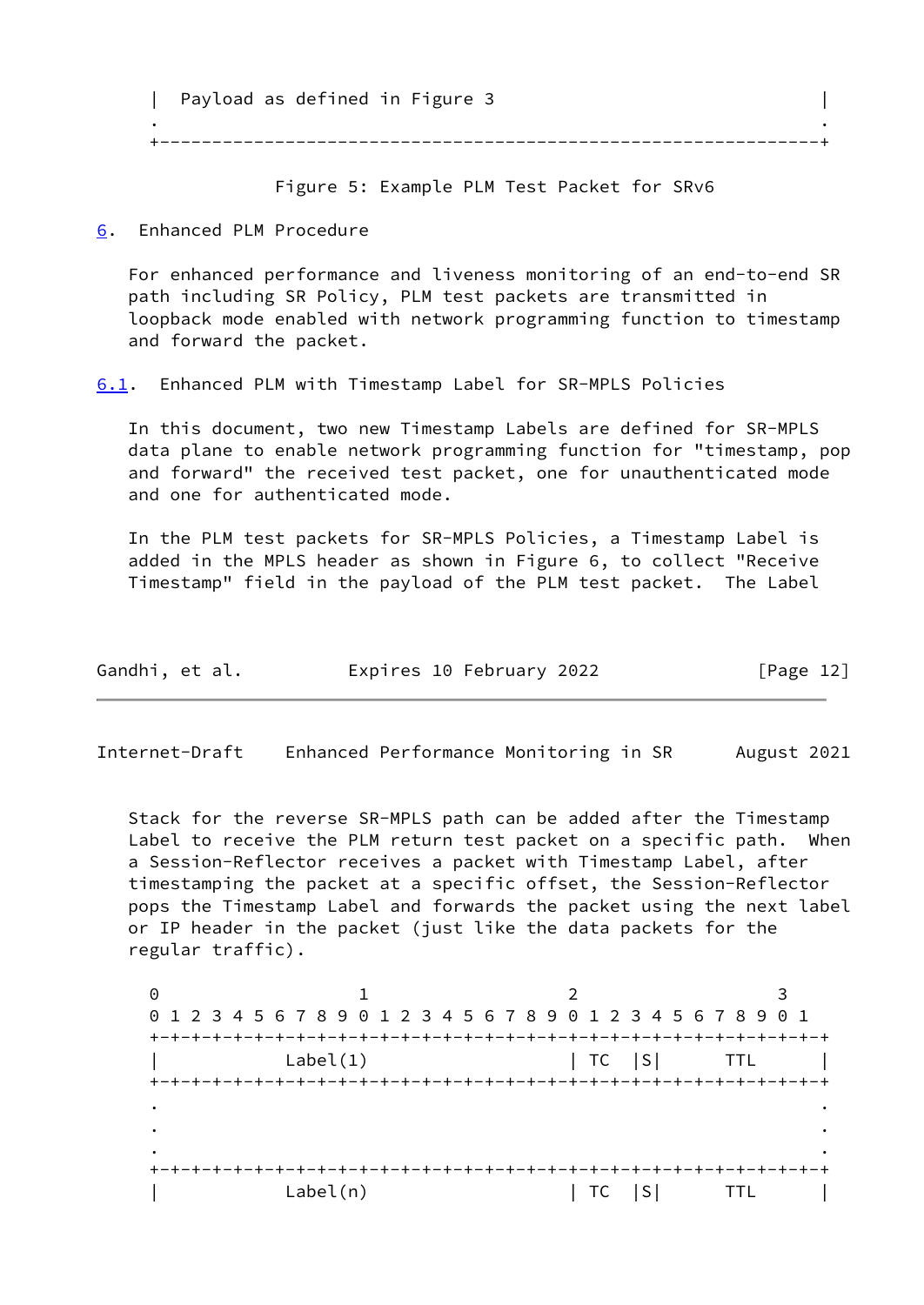+-+-+-+-+-+-+-+-+-+-+-+-+-+-+-+-+-+-+-+-+-+-+-+-+-+-+-+-+-+-+-+-+ Extension Label  $(15)$  | TC  $|S|$  TTL | +-+-+-+-+-+-+-+-+-+-+-+-+-+-+-+-+-+-+-+-+-+-+-+-+-+-+-+-+-+-+-+-+ Timestamp Label (TBA1 or TBA2) | TC |S| TTL +-+-+-+-+-+-+-+-+-+-+-+-+-+-+-+-+-+-+-+-+-+-+-+-+-+-+-+-+-+-+-+-+ | IP Header | . Source IP Address = Session-Reflector IPv4 or IPv6 Address . . Destination IP Address = Session-Sender IPv4 or IPv6 Address . . Protocol = UDP . . . +---------------------------------------------------------------+ | UDP Header | . Source Port = As chosen by Session-Sender . Destination Port = As chosen by Session-Sender . . +---------------------------------------------------------------+ | Payload as defined in Figure 3 | . . +---------------------------------------------------------------+

Figure 6: Example PLM Test Packet with Timestamp Label for SR-MPLS

<span id="page-14-0"></span>[6.1.1](#page-14-0). Timestamp Label Allocation

 The timestamp Labels for unauthenticated and authenticated modes can be allocated using one of the following methods:

 \* Labels (values TBA1 and TBA2) assigned by IANA from the "Extended Special-Purpose MPLS Values" [\[RFC9017](https://datatracker.ietf.org/doc/pdf/rfc9017)]. For Label (value TBA1), the timestamp offset is fixed at byte-offset 16 from the start of

Gandhi, et al. **Expires 10 February 2022** [Page 13]

<span id="page-14-1"></span>Internet-Draft Enhanced Performance Monitoring in SR August 2021

 the payload for the unauthenticated mode, and Label (value TBA2) at byte-offset 32 from the start of the payload for the authenticated mode, both using the timestamp format 64-bit PTPv2.

- \* Labels allocated by a Controller from the global table of the Session-Reflector. The Controller provisions the labels on both Session-Sender and Session-Reflector, as well as timestamp offsets and timestamp formats.
- \* Labels allocated by the Session-Reflector. The signaling and IGP flooding extension for the labels (including timestamp offsets and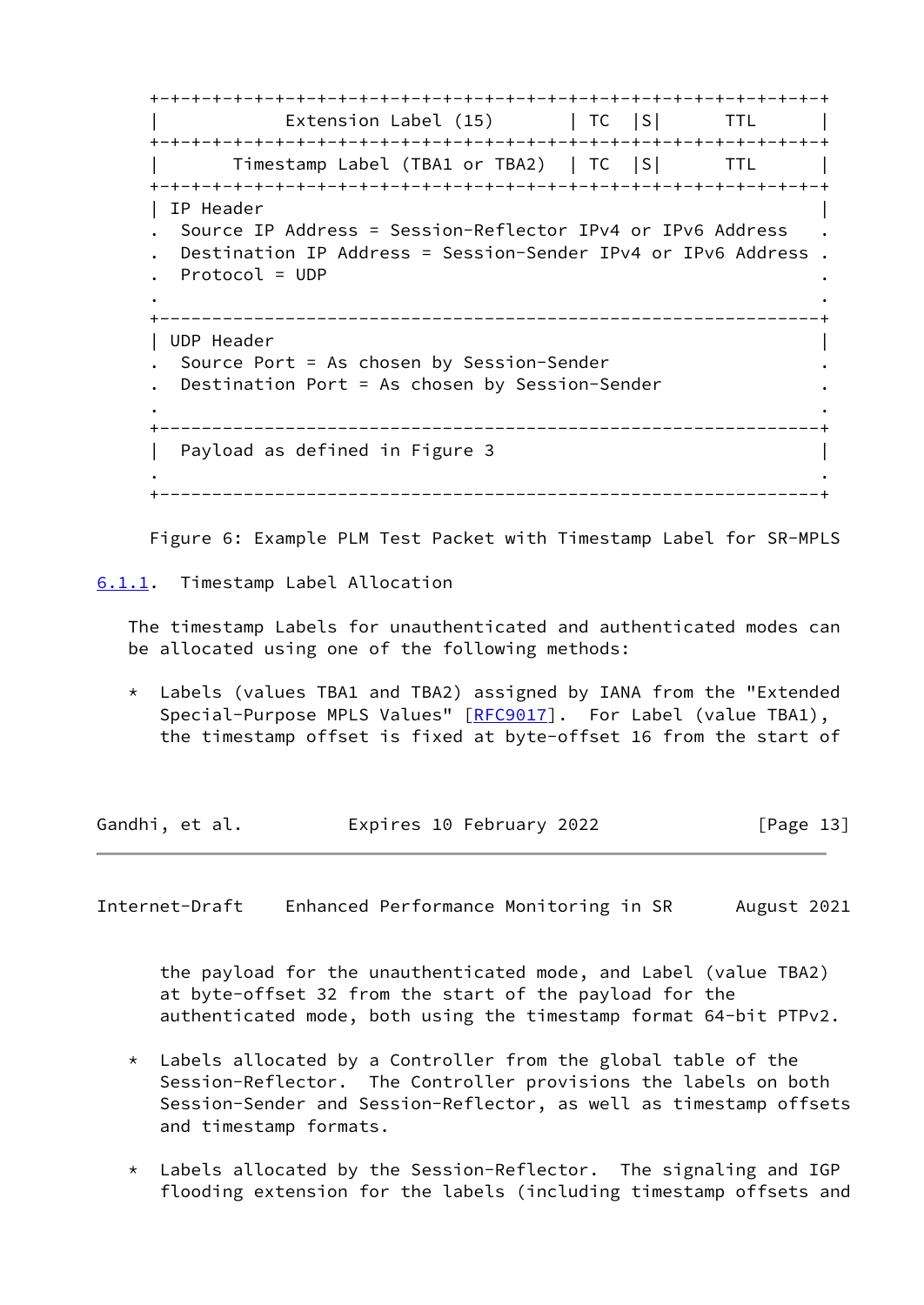timestamp formats) are outside the scope of this document.

<span id="page-15-0"></span>[6.1.2](#page-15-0). Node Capability for Timestamp Label

 The PLM Session-Sender needs to know if the Session-Reflector can process the Timestamp Label to avoid dropping PLM test packets. The signaling extension for this capability exchange is outside the scope of this document.

<span id="page-15-2"></span>[6.2](#page-15-2). Enhanced PLM with Timestamp Endpoint Function for SRv6 Policies

The [\[RFC8986](https://datatracker.ietf.org/doc/pdf/rfc8986)] defines SRv6 Endpoint Behaviours (EB) for SRv6 nodes. In this document, two new Timestamp Endpoint Behaviours are defined for Segment Routing Header (SRH) [\[RFC8754](https://datatracker.ietf.org/doc/pdf/rfc8754)] to enable "Timestamp and Forward (TSF)" function for the received test packets, one for unauthenticated mode and one for authenticated mode.

 In the PLM test packets for SRv6 Policies, Timestamp Endpoint Function (End.TSF) is carried with the target Segment Identifier (SID) in SRH [\[RFC8754](https://datatracker.ietf.org/doc/pdf/rfc8754)] as shown in Figure 7, to collect "Receive Timestamp" field in the payload of the PLM test packet. The Segment List for the reverse path can be added after the target SID to receive the PLM return test packet on a specific path. When a Session-Reflector receives a packet with Timestamp Endpoint (End.TSF) for the target SID which is local, after timestamping the packet at a specific offset, the Session-Reflector forwards the packet using the next SID in the SRH or inner IPv6 header in the packet (just like the data packets for the regular traffic).

Gandhi, et al. **Expires 10 February 2022** [Page 14]

<span id="page-15-1"></span>Internet-Draft Enhanced Performance Monitoring in SR August 2021

 +---------------------------------------------------------------+ | IP Header | . Source IP Address = Session-Sender IPv6 Address . . Destination IP Address = Destination IPv6 Address .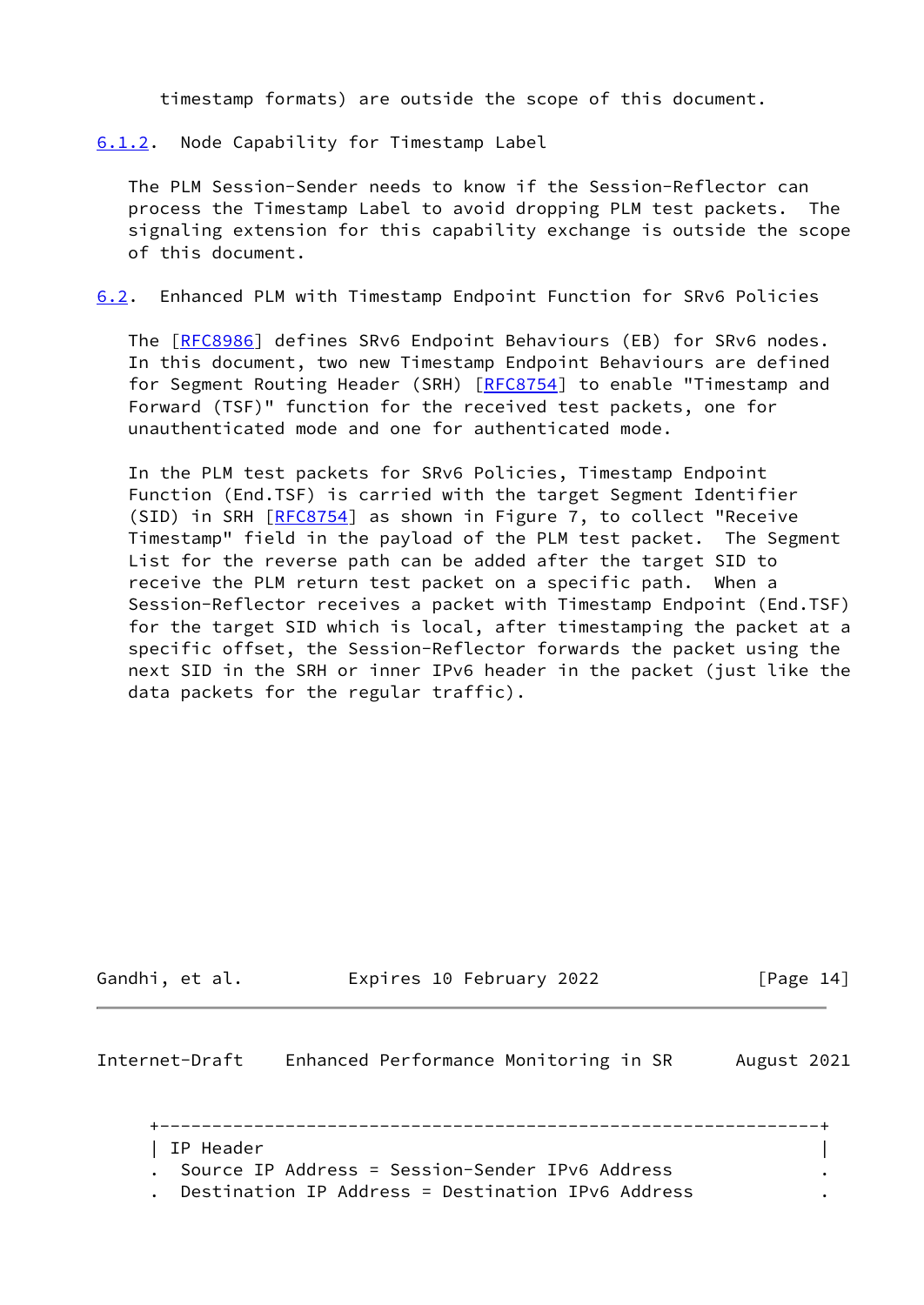```
 . .
   +---------------------------------------------------------------+
   RFC 8754
       . <Segment List> .
      SRv6 Endpoint End.TSF (value TBA3 or TBA4)
. .
   +---------------------------------------------------------------+
   | IP Header |
   . Source IP Address = Session-Reflector IPv6 Address .
     . Destination IP Address = Session-Sender IPv6 Address .
. .
   +---------------------------------------------------------------+
   | UDP Header |
     . Source Port = As chosen by Session-Sender .
    Destination Port = As chosen by Session-Sender
. .
   +---------------------------------------------------------------+
  | Payload as defined in Figure 3
. .
   +---------------------------------------------------------------+
```
Figure 7: Example PLM Test Packet with Endpoint Function for SRv6

<span id="page-16-0"></span>[6.2.1](#page-16-0). Timestamp Endpoint Function Assignment

 The Timestamp Endpoint Functions for "Timestamp and Forward" can be signaled using one of the following methods:

- \* Timestamp Endpoint Functions (values TBA3 and TBA4) assigned by IANA from the "SRv6 Endpoint Behaviors Registry". For endpoint behaviour (value TBA3), the timestamp offset is fixed at byte offset 16 from the start of the payload for the unauthenticated mode, and endpoint behaviour (value TBA4) at byte-offset 32 from the start of the payload for the authenticated mode, both using the timestamp format 64-bit PTPv2.
- \* Timestamp Endpoint Functions assigned by a Controller. The Controller provisions the values on both Session-Sender and Session-Reflector, as well as timestamp offsets and timestamp formats.

Gandhi, et al. Expires 10 February 2022 [Page 15]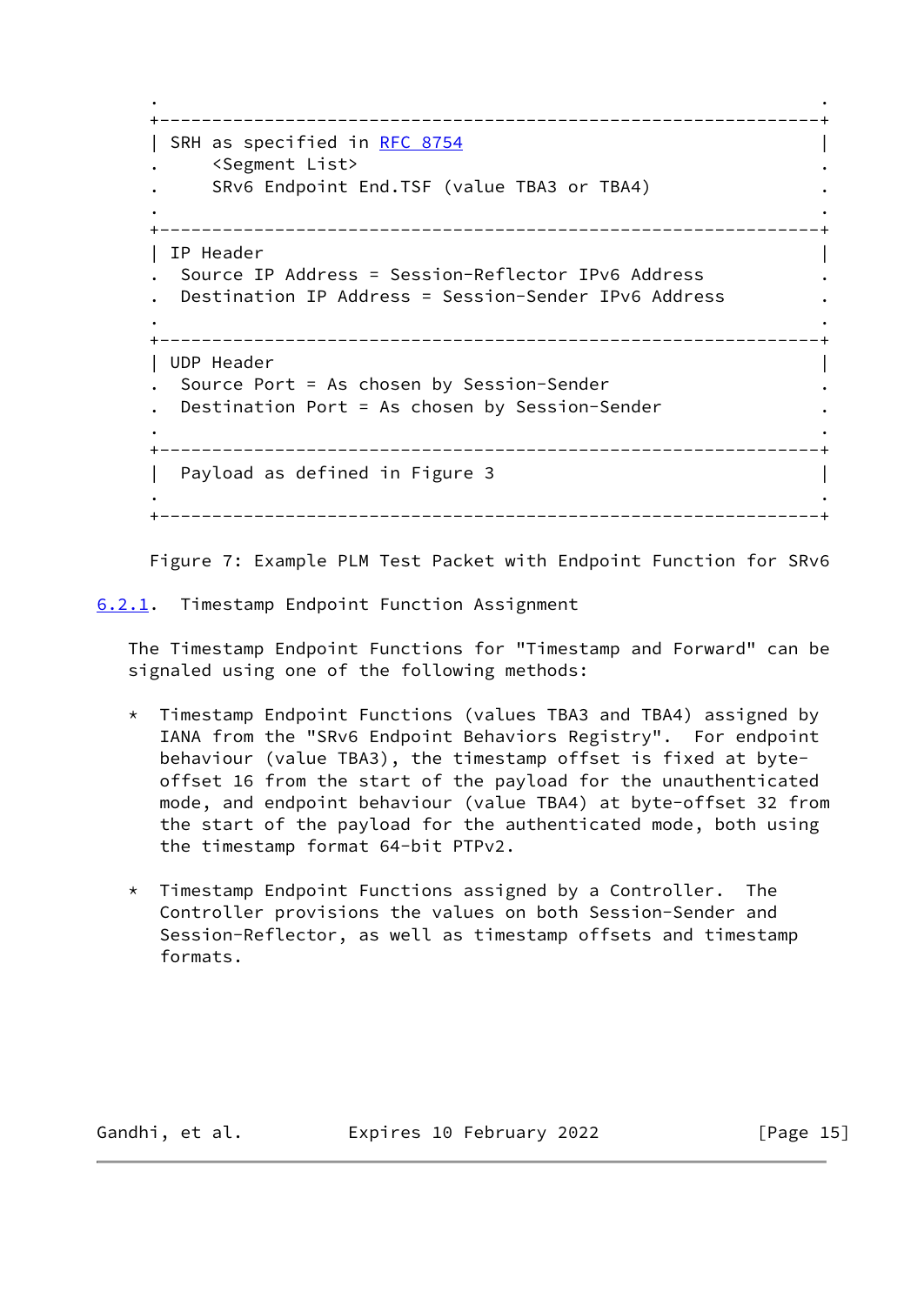<span id="page-17-1"></span> \* Timestamp Endpoint Functions assigned by the Session-Reflector. The signaling and IGP flooding extension for the endpoint functions (including timestamp offsets and timestamp formats) are outside the scope of this document.

### <span id="page-17-0"></span>[6.2.2](#page-17-0). Node Capability for Timestamp Endpoint Function

 The PLM Session-Sender needs to know if the Session-Reflector can process the Timestamp Endpoint Function to avoid dropping PLM test packets. The signaling extension for this capability exchange is outside the scope of this document.

#### <span id="page-17-2"></span>[7](#page-17-2). ECMP Handling

 An SR Policy can have ECMPs between the source and transit nodes, between transit nodes and between transit and destination nodes. The PLM test packets SHOULD be transmitted to traverse different ECMP paths to monitor an end-to-end SR Policy.

 Forwarding plane has various hashing functions available to forward packets on specific ECMP paths.

For SR-MPLS Policy, sweeping of MPLS entropy label [[RFC6790\]](https://datatracker.ietf.org/doc/pdf/rfc6790) values can be used in Session-Sender test packets and Session-Reflector test packets to take advantage of the hashing function in forwarding plane to influence the ECMP path taken by them.

 In IPv4 header of the Session-Sender test packets, sweeping of Destination Address from the range 127/8 can be used to exercise ECMP paths. In this case, both the forward and the return paths MUST be SR-MPLS paths when using the loopback mode.

As specified in [\[RFC6437](https://datatracker.ietf.org/doc/pdf/rfc6437)], Flow Label field in the outer IPv6 header can also be used for sweeping to exercise different IPv6 ECMP paths.

## <span id="page-17-3"></span>[8](#page-17-3). Example PLM Failure Notifications

 In both loopback modes, the timestamps T1 and T4 are used to measure the round-trip delay. In loopback mode enabled with network programming function, the timestamps T1 and T2 are used to measure the one-way delay. The delay metrics for an end-to-end SR path are notified, for example, when consecutive M number of PLM test packets have measured delay values exceed user-configured threshold T, where M (Delay Exceeded Packet Count) and T (Absolute and Percentage Delay Exceeded Threshold) are also locally provisioned values.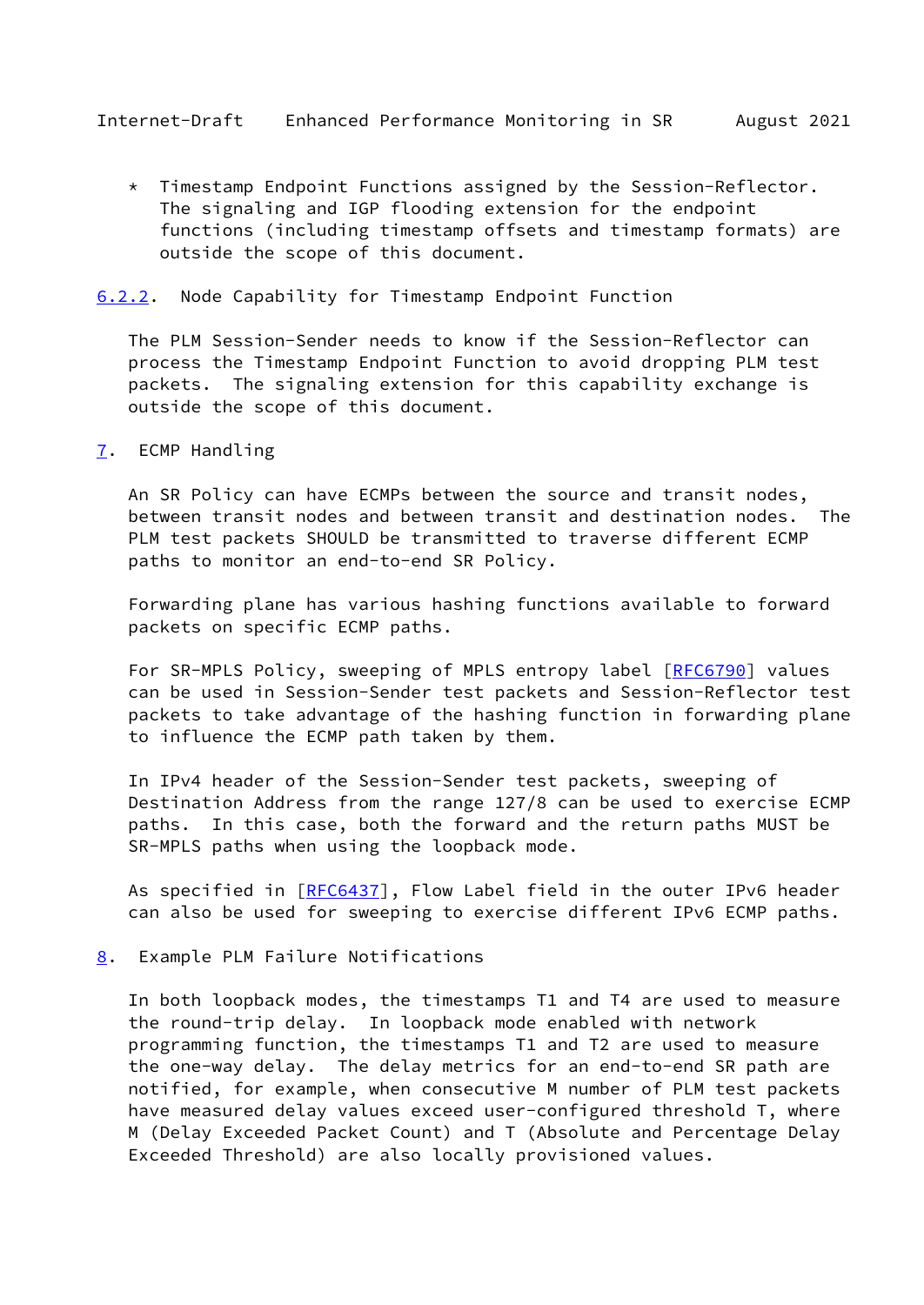<span id="page-18-1"></span>Internet-Draft Enhanced Performance Monitoring in SR August 2021

 The round-trip packet loss for an end-to-end SR path is calculated using the Sequence Number in the PLM test packets. The packet loss metric is notified when X number of PLM test packets were lost out of last Y number of PLM test packets transmitted by the Session-Sender, where Threshold XofY is locally provisioned value.

 Connectivity verification success for an end-to-end SR path is initially notified as soon as one or more PLM return test packets are received at the Session-Sender.

 Connectivity verification failure for an end-to-end SR path is notified when consecutive N number of PLM return test packets are not received at the Session-Sender, where N (Missed PLM Packet Count) is a locally provisioned value.

 In both loopback modes, a connectivity verification failure on the reverse direction path can cause the PLM return test packets to not reach the Session-Sender. This is also true in the case where the return test packets are generated by the stateless Session-Reflector. The stateful Session-Reflector can solve this issue by maintaining the forwarding direction state and notifying a connectivity verification failure to the Session-Sender.

<span id="page-18-0"></span>[9](#page-18-0). Security Considerations

 The PLM protocol is intended for deployment in limited domains [\[RFC8799](https://datatracker.ietf.org/doc/pdf/rfc8799)]. As such, it assumes that a node involved in the PLM protocol operation has previously verified the integrity of the path and the identity of the far-end Session-Reflector.

 If desired, attacks can be mitigated by performing basic validation and sanity checks, at the Session-Sender, of the timestamp fields in received PLM reply test packets. The minimal state associated with these protocols also limits the extent of disruption that can be caused by a corrupt or invalid packet to a single test cycle.

The security considerations specified in  $[RECS762]$  also apply to the procedures defined in this document. Specifically, the message integrity protection using HMAC, as defined in **[Section](https://datatracker.ietf.org/doc/pdf/rfc8762#section-4.4) 4.4 of** [RFC8762] also apply to the procedure described in this document.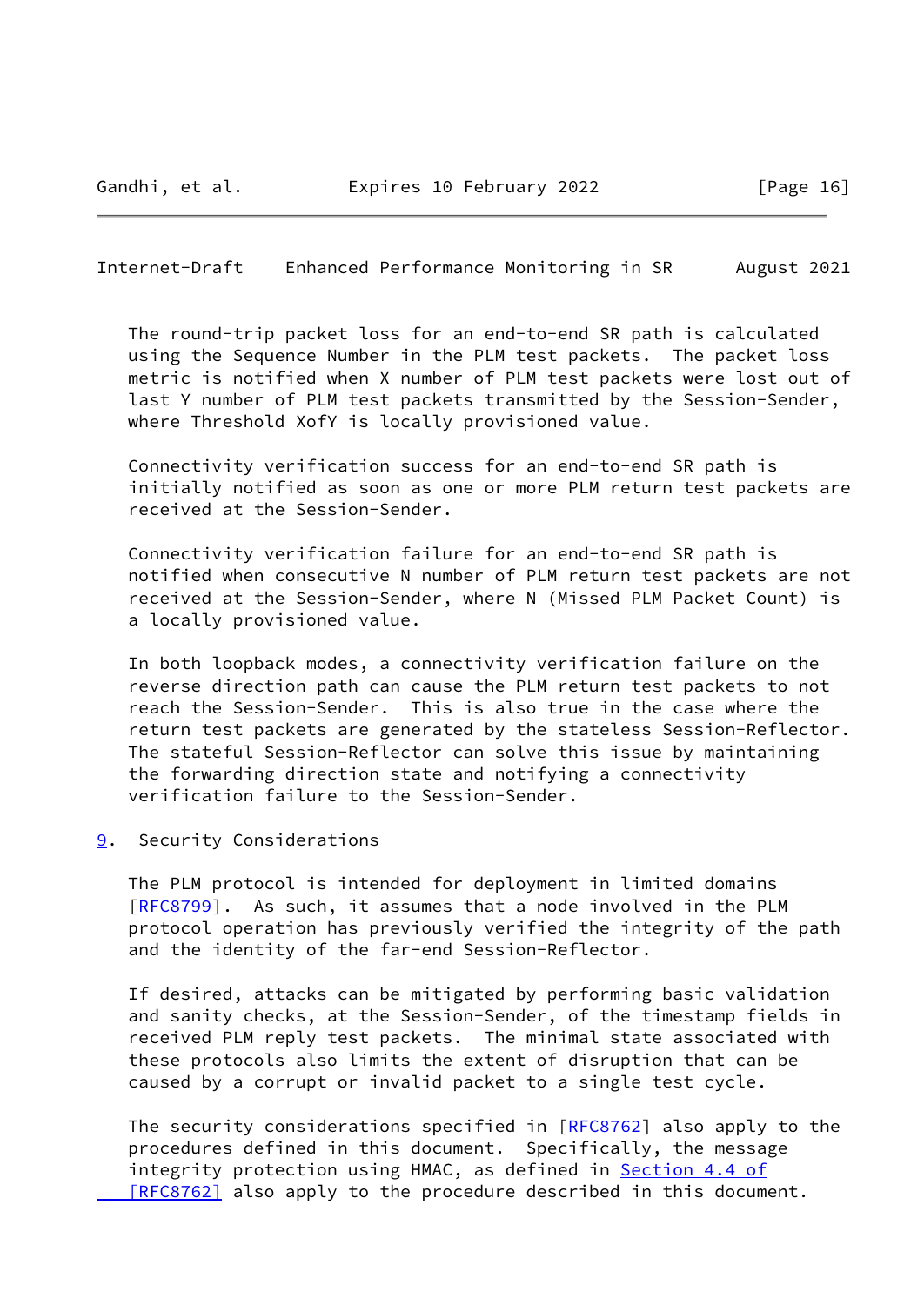# <span id="page-19-0"></span>[10.](#page-19-0) IANA Considerations

 IANA maintains the "Special-Purpose Multiprotocol Label Switching (MPLS) Label Values" registry (see <[https://www.iana.org/assignments/](https://www.iana.org/assignments/mpls-label-values/mpls-label-values.xml) [mpls-label-values/mpls-label-values.xml](https://www.iana.org/assignments/mpls-label-values/mpls-label-values.xml)>). IANA is requested to allocate Timestamp Label value from the "Extended Special-Purpose MPLS Label Values" registry:

| Gandhi, et al. | Expires 10 February 2022 | [Page 17] |
|----------------|--------------------------|-----------|
|                |                          |           |

<span id="page-19-2"></span>Internet-Draft Enhanced Performance Monitoring in SR August 2021

| Value | Description                                                  | Reference                                             |
|-------|--------------------------------------------------------------|-------------------------------------------------------|
| TBA1  | Timestamp Label<br>for offset 16<br>for Unauthenticated Mode | This document                                         |
| TBA2  | Timestamp Label<br>for offset 32<br>for Authenticated Mode   | This document                                         |
|       |                                                              | ------------------------+----<br>-------------------- |

 IANA is requested to allocate, within the "SRv6 Endpoint Behaviors Registry" sub-registry belonging to the top-level "Segment Routing Parameters" registry [\[RFC8986](https://datatracker.ietf.org/doc/pdf/rfc8986)], the following allocation:

| Value | Endpoint Behavior                                                                                                      | Reference |
|-------|------------------------------------------------------------------------------------------------------------------------|-----------|
| TBA3  | End.TSF (Timestamp and Forward)   This document  <br>for offset 16<br>for Unauthenticated Mode<br>____________________ |           |
| TBA4  | End.TSF (Timestamp and Forward)   This document  <br>for offset 32<br>for Authenticated Mode                           |           |

# <span id="page-19-1"></span>[11.](#page-19-1) References

<span id="page-19-3"></span>[11.1](#page-19-3). Normative References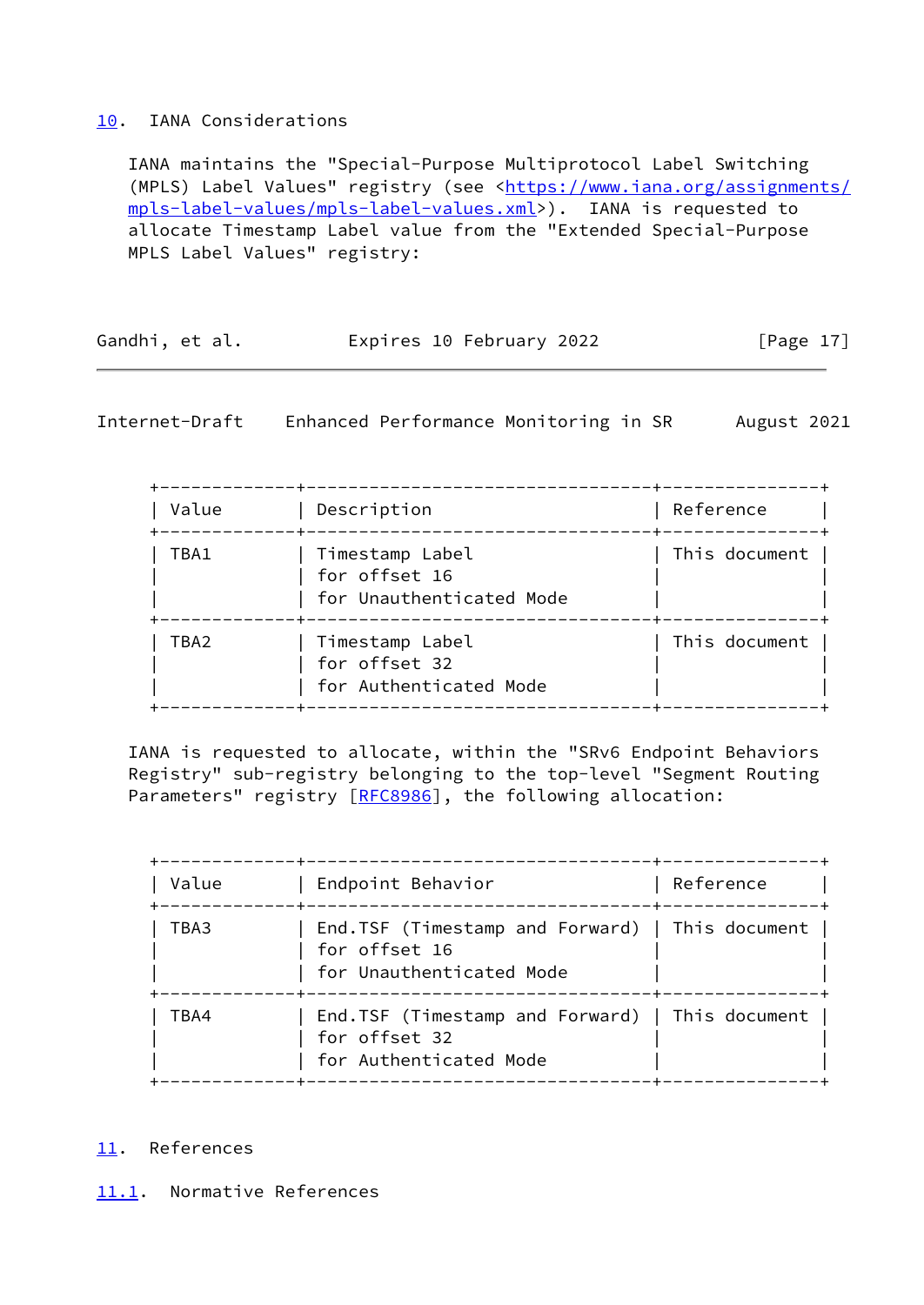- [RFC0768] Postel, J., "User Datagram Protocol", STD 6, [RFC 768](https://datatracker.ietf.org/doc/pdf/rfc768), DOI 10.17487/RFC0768, August 1980, <<https://www.rfc-editor.org/info/rfc768>>.
- [RFC2119] Bradner, S., "Key words for use in RFCs to Indicate Requirement Levels", [BCP 14](https://datatracker.ietf.org/doc/pdf/bcp14), [RFC 2119](https://datatracker.ietf.org/doc/pdf/rfc2119), DOI 10.17487/RFC2119, March 1997, <[https://www.rfc-editor.org/info/rfc2119>](https://www.rfc-editor.org/info/rfc2119).
- [RFC8174] Leiba, B., "Ambiguity of Uppercase vs Lowercase in [RFC](https://datatracker.ietf.org/doc/pdf/rfc2119) [2119](https://datatracker.ietf.org/doc/pdf/rfc2119) Key Words", [BCP 14](https://datatracker.ietf.org/doc/pdf/bcp14), [RFC 8174,](https://datatracker.ietf.org/doc/pdf/rfc8174) DOI 10.17487/RFC8174, May 2017, [<https://www.rfc-editor.org/info/rfc8174](https://www.rfc-editor.org/info/rfc8174)>.

| Gandhi, et al. | Expires 10 February 2022 | [Page 18] |
|----------------|--------------------------|-----------|
|                |                          |           |

- <span id="page-20-1"></span>Internet-Draft Enhanced Performance Monitoring in SR August 2021
	- [RFC8762] Mirsky, G., Jun, G., Nydell, H., and R. Foote, "Simple Two-Way Active Measurement Protocol", [RFC 8762](https://datatracker.ietf.org/doc/pdf/rfc8762), DOI 10.17487/RFC8762, March 2020, <[https://www.rfc-editor.org/info/rfc8762>](https://www.rfc-editor.org/info/rfc8762).
	- [RFC8986] Filsfils, C., Ed., Camarillo, P., Ed., Leddy, J., Voyer, D., Matsushima, S., and Z. Li, "Segment Routing over IPv6 (SRv6) Network Programming", [RFC 8986](https://datatracker.ietf.org/doc/pdf/rfc8986), DOI 10.17487/RFC8986, February 2021, <[https://www.rfc-editor.org/info/rfc8986>](https://www.rfc-editor.org/info/rfc8986).

<span id="page-20-0"></span>[11.2](#page-20-0). Informative References

- <span id="page-20-2"></span> [IEEE1588] IEEE, "1588-2008 IEEE Standard for a Precision Clock Synchronization Protocol for Networked Measurement and Control Systems", March 2008.
- [RFC6437] Amante, S., Carpenter, B., Jiang, S., and J. Rajahalme, "IPv6 Flow Label Specification", [RFC 6437,](https://datatracker.ietf.org/doc/pdf/rfc6437) DOI 10.17487/RFC6437, November 2011, <[https://www.rfc-editor.org/info/rfc6437>](https://www.rfc-editor.org/info/rfc6437).
- [RFC6790] Kompella, K., Drake, J., Amante, S., Henderickx, W., and L. Yong, "The Use of Entropy Labels in MPLS Forwarding", [RFC 6790,](https://datatracker.ietf.org/doc/pdf/rfc6790) DOI 10.17487/RFC6790, November 2012, <[https://www.rfc-editor.org/info/rfc6790>](https://www.rfc-editor.org/info/rfc6790).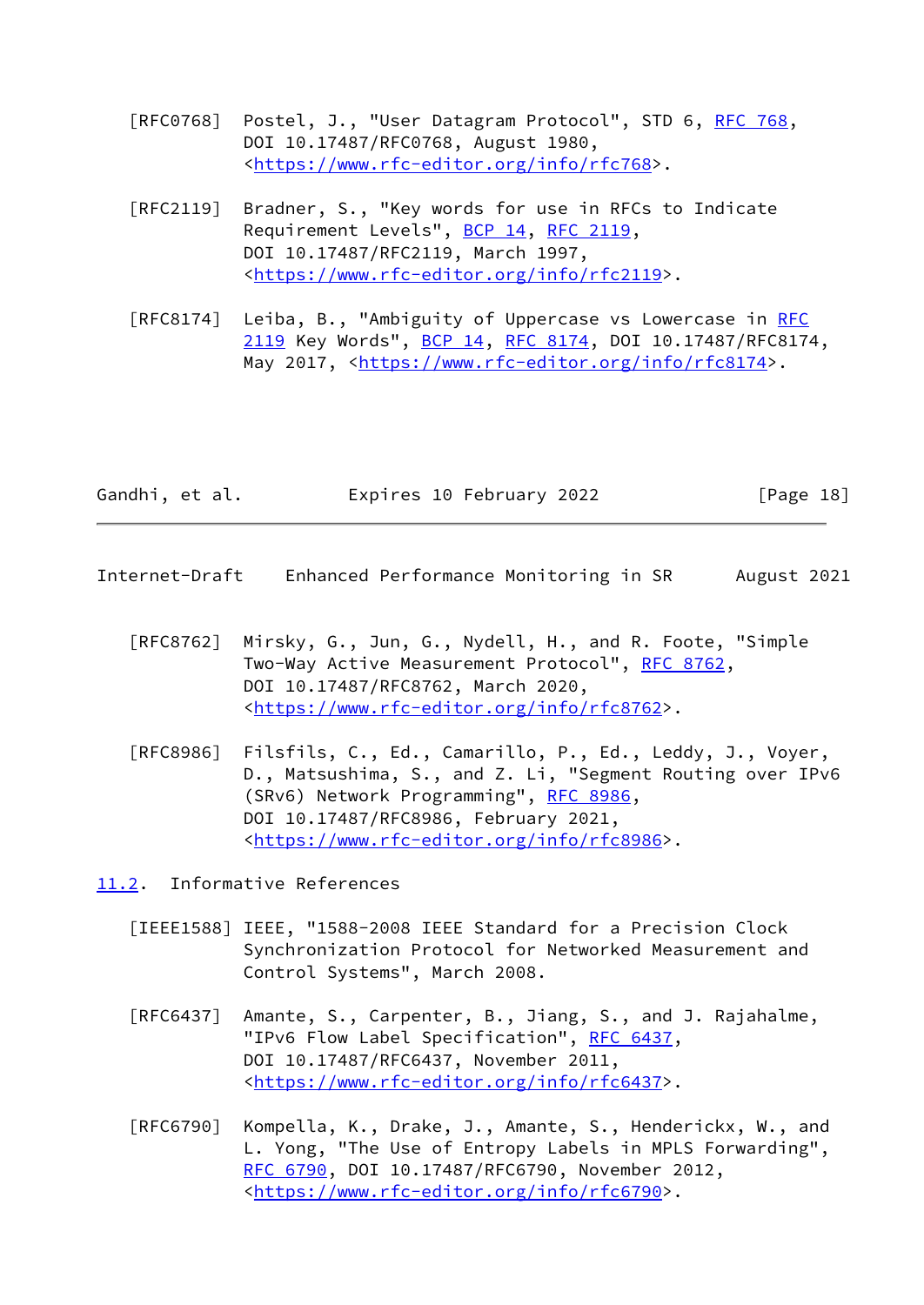- [RFC7880] Pignataro, C., Ward, D., Akiya, N., Bhatia, M., and S. Pallagatti, "Seamless Bidirectional Forwarding Detection (S-BFD)", [RFC 7880](https://datatracker.ietf.org/doc/pdf/rfc7880), DOI 10.17487/RFC7880, July 2016, <[https://www.rfc-editor.org/info/rfc7880>](https://www.rfc-editor.org/info/rfc7880).
- [RFC8402] Filsfils, C., Ed., Previdi, S., Ed., Ginsberg, L., Decraene, B., Litkowski, S., and R. Shakir, "Segment Routing Architecture", [RFC 8402](https://datatracker.ietf.org/doc/pdf/rfc8402), DOI 10.17487/RFC8402, July 2018, <<https://www.rfc-editor.org/info/rfc8402>>.
- [RFC8754] Filsfils, C., Ed., Dukes, D., Ed., Previdi, S., Leddy, J., Matsushima, S., and D. Voyer, "IPv6 Segment Routing Header (SRH)", [RFC 8754,](https://datatracker.ietf.org/doc/pdf/rfc8754) DOI 10.17487/RFC8754, March 2020, <[https://www.rfc-editor.org/info/rfc8754>](https://www.rfc-editor.org/info/rfc8754).
- [RFC8799] Carpenter, B. and B. Liu, "Limited Domains and Internet Protocols", [RFC 8799,](https://datatracker.ietf.org/doc/pdf/rfc8799) DOI 10.17487/RFC8799, July 2020, <[https://www.rfc-editor.org/info/rfc8799>](https://www.rfc-editor.org/info/rfc8799).

| Gandhi, et al. | Expires 10 February 2022 | [Page 19] |
|----------------|--------------------------|-----------|
|----------------|--------------------------|-----------|

- <span id="page-21-0"></span>Internet-Draft Enhanced Performance Monitoring in SR August 2021
	- [RFC9017] Andersson, L., Kompella, K., and A. Farrel, "Special- Purpose Label Terminology", [RFC 9017,](https://datatracker.ietf.org/doc/pdf/rfc9017) DOI 10.17487/RFC9017, April 2021, <[https://www.rfc-editor.org/info/rfc9017>](https://www.rfc-editor.org/info/rfc9017).

<span id="page-21-1"></span> [I-D.ietf-spring-segment-routing-policy] Filsfils, C., Talaulikar, K., Voyer, D., Bogdanov, A., and P. Mattes, "Segment Routing Policy Architecture", Work in Progress, Internet-Draft, [draft-ietf-spring-segment](https://datatracker.ietf.org/doc/pdf/draft-ietf-spring-segment-routing-policy-13) [routing-policy-13,](https://datatracker.ietf.org/doc/pdf/draft-ietf-spring-segment-routing-policy-13) 28 May 2021, <[https://www.ietf.org/archive/id/draft-ietf-spring](https://www.ietf.org/archive/id/draft-ietf-spring-segment-routing-policy-13.txt) [segment-routing-policy-13.txt>](https://www.ietf.org/archive/id/draft-ietf-spring-segment-routing-policy-13.txt).

<span id="page-21-2"></span>[I-D.ietf-pce-binding-label-sid]

 Sivabalan, S., Filsfils, C., Tantsura, J., Previdi, S., and C. L. (editor), "Carrying Binding Label/Segment Identifier in PCE-based Networks.", Work in Progress, Internet-Draft, [draft-ietf-pce-binding-label-sid-10](https://datatracker.ietf.org/doc/pdf/draft-ietf-pce-binding-label-sid-10), 10 July 2021, <[https://www.ietf.org/archive/id/draft-ietf-](https://www.ietf.org/archive/id/draft-ietf-pce-binding-label-sid-10.txt)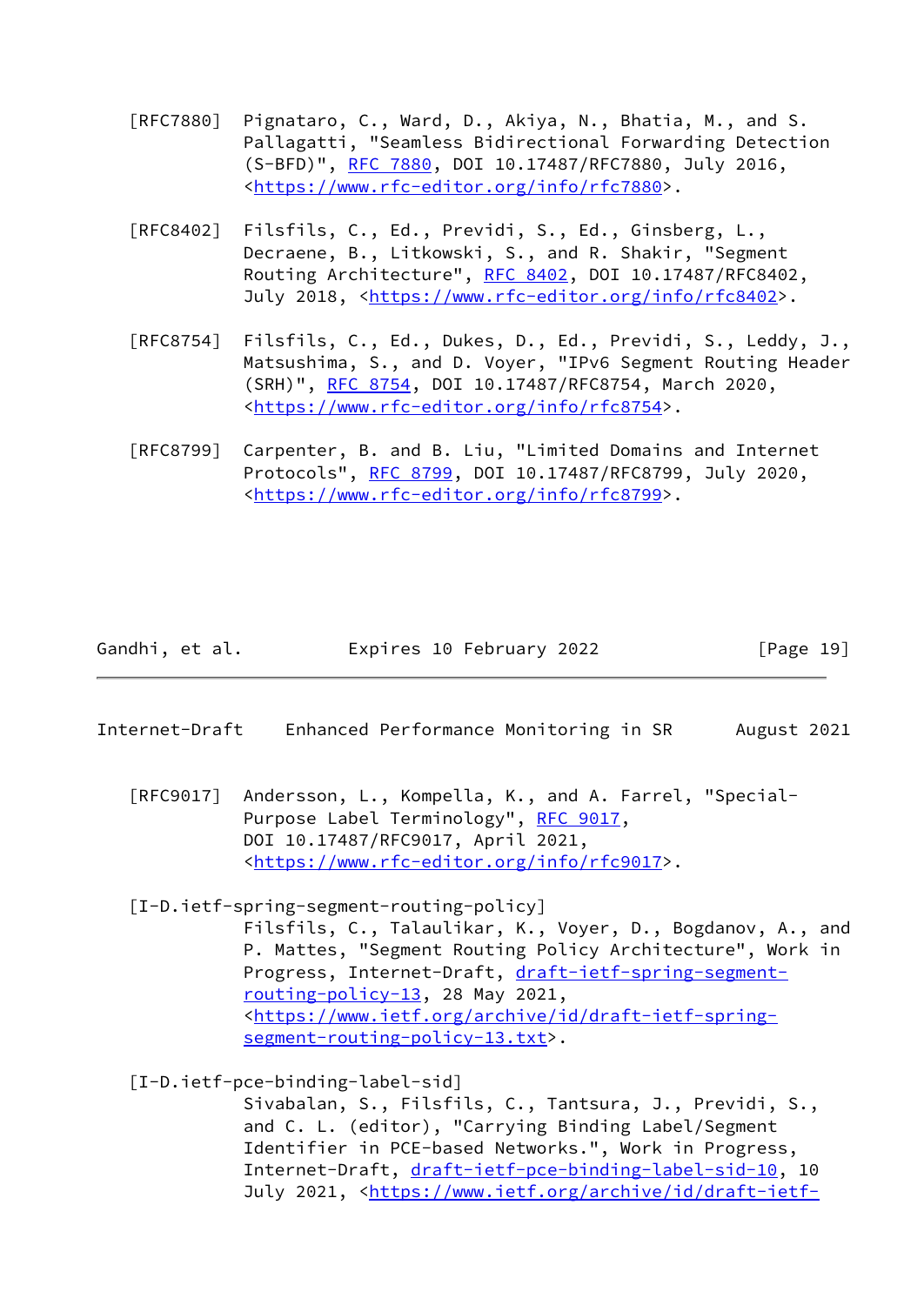[pce-binding-label-sid-10.txt>](https://www.ietf.org/archive/id/draft-ietf-pce-binding-label-sid-10.txt).

<span id="page-22-0"></span>[I-D.ietf-pce-sr-bidir-path]

 Li, C., Chen, M., Cheng, W., Gandhi, R., and Q. Xiong, "Path Computation Element Communication Protocol (PCEP) Extensions for Associated Bidirectional Segment Routing (SR) Paths", Work in Progress, Internet-Draft, [draft-ietf](https://datatracker.ietf.org/doc/pdf/draft-ietf-pce-sr-bidir-path-07) [pce-sr-bidir-path-07,](https://datatracker.ietf.org/doc/pdf/draft-ietf-pce-sr-bidir-path-07) 12 July 2021, <[https://www.ietf.org/archive/id/draft-ietf-pce-sr-bidir](https://www.ietf.org/archive/id/draft-ietf-pce-sr-bidir-path-07.txt) [path-07.txt](https://www.ietf.org/archive/id/draft-ietf-pce-sr-bidir-path-07.txt)>.

Acknowledgments

 The authors would like to thank Greg Mirsky, Mach Chen, Kireeti Kompella, and Adrian Farrel for providing the review comments.

Authors' Addresses

 Rakesh Gandhi (editor) Cisco Systems, Inc. Canada

Email: rgandhi@cisco.com

 Clarence Filsfils Cisco Systems, Inc.

Email: cfilsfil@cisco.com

| Gandhi, et al. | Expires 10 February 2022 | [Page 20] |
|----------------|--------------------------|-----------|
|----------------|--------------------------|-----------|

Internet-Draft Enhanced Performance Monitoring in SR August 2021

 Navin Vaghamshi Reliance

Email: Navin.Vaghamshi@ril.com

 Moses Nagarajah Telstra

Email: Moses.Nagarajah@team.telstra.com